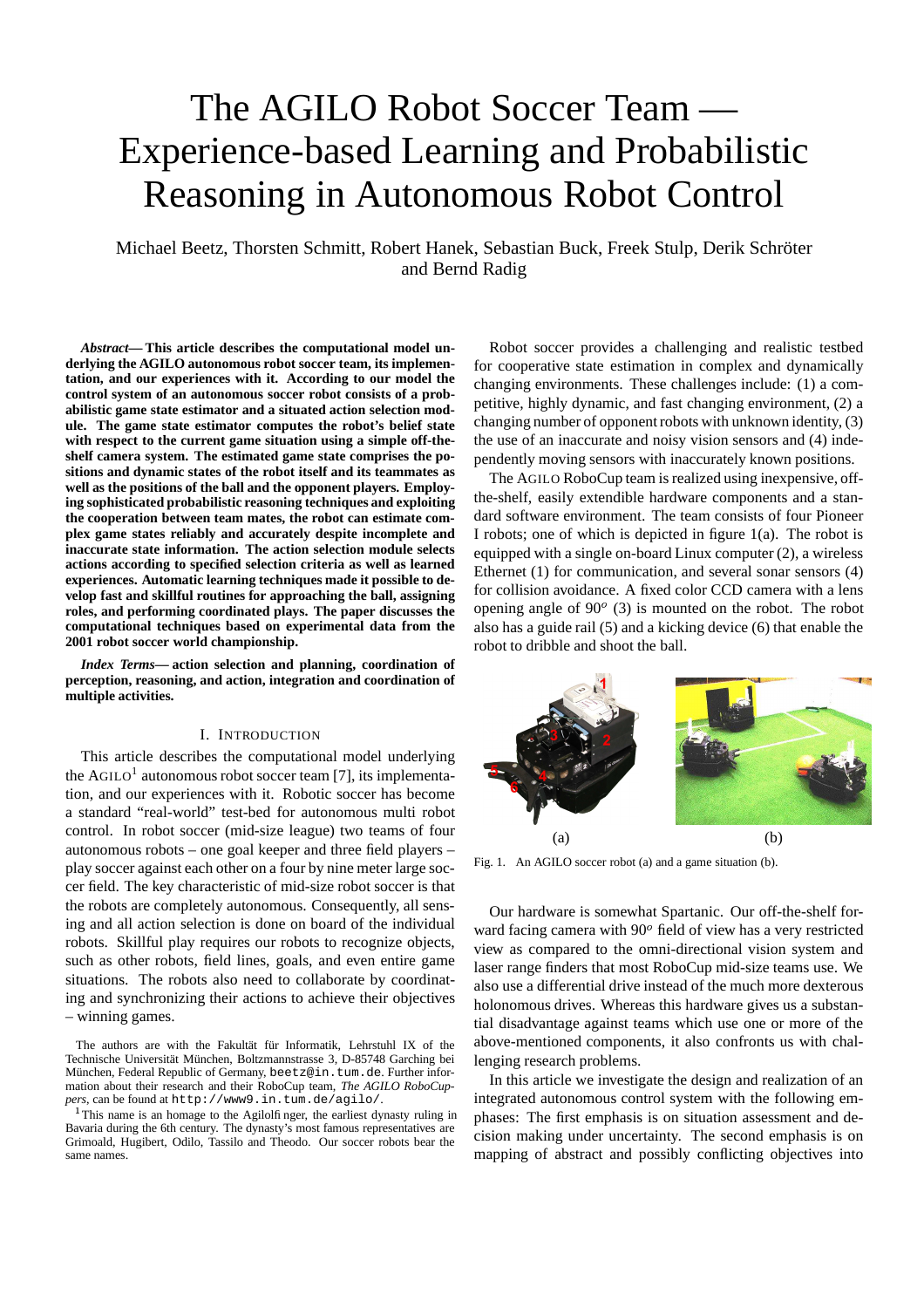appropriate low-level control signals. The third emphasis is on selecting appropriate actions with limited computational resources.

The first and perhaps most important reasoning task to be performed is the assessment of the game situation. Several limitations of the robots as well as environmental conditions make this reasoning task difficult to perform. The camera system with an opening angle of 90° and pointed to the front gives an individual robot only a very restricted view of the game situation. Therefore, the robot needs to cooperate to get a more complete picture of the game situation. Vibrations of the camera, spot light effects, specularity, and shadows cause substantial inaccuracies. Even small vibrations that cause jumps of only two or three pixel lines cause deviations of more than half a meter in the depth estimation, if the objects are several meters away.

Thus, estimating the game state both accurately and reliably is very difficult because (1) the sensors have limited accuracy and uncertain positions (2) the soccer field is only partly accessible due to limited camera view and occlusion caused by other robots(3) the robots change their direction and speed very abruptly (4) the models of the dynamic states of the robots of the other team are very crude and uncertain (5) vast amounts of data must be processed in real-time. However, reasoning about uncertainty is not only necessary to infer the most likely game state but also to select the actions that are likely to satisfy the current objectives of the robot and its team. To select the actions properly, the robot must predict the consequences of its possible actions, which have nondeterministic effects, as well as the intentions of the opponents, which are even more difficult to predict.

Another challenge is the selection of the actions that are most appropriate to foster the objectives of the robot. Of course, the highest goal is to score more goals than the opponents. This can be achieved by either playing offensively and scoring many goals or defensively by preventing the other team from scoring. Unfortunately these two objectives are conflicting: to score more goals the team often has to play offensively and risky, and will therefore play with a weaker defense. In the course of the game the robot therefore has to make a trade-off between these conflicting objectives.

The second problem in action selection is the huge gap, in terms of abstraction, between the objectives of the robot, such as defending the goal, and the control signals that it sends, such as setting the voltage of a motor. Clearly, in order to reason about the appropriateness of actions effectively and efficiently, the robot must structure its activity into meaningful tasks, such as a dribbling, a shot, and a fight for ball possession. Many researchers consider the hierarchical organization of tasks as one of the key principles to act and acquire skills effectively.

The complexity and ill-structuredness of many control problems poses another problem. Reaching target positions and dynamic states fast, for example, requires complex and accurate driving maneuvers. As a consequence, simple heuristics for deciding which robot should get to the ball and how do not work well.

The last challenge that we explicitly address in our research is decision making with bounded computational resources. Because soccer games are very dynamic the robot should select its actions with a frequency of at least ten cycles per second. There is often a trade-off between reasoning more thoroughly and reasoning faster and more often. The best of both worlds can often be obtained by compiling acquired knowledge from past experiences into fast inference procedures through experience-based learning.

In this paper, we show how the AGILO autonomous robot soccer team meets these challenges. The AGILO robot controllers employ game state estimation and situated action selection. The game state estimator estimates the complete game situation at frame rate using a cheap off-the-shelf camera system. The game state includes the robot's own position, the position of teammates and opponent robots, as well as the ball. The use of such a vision system yields considerable inaccuracies in the sensor data and highly incomplete information about the game situation. The AGILO game state estimator deals with these problems by employing sophisticated probabilistic reasoning techniques and by exploiting the cooperation between the game state estimators of different robots. The second component of the individual robot controllers selects appropriate actions based on an assessment of the current estimated game state. The situated action selection mechanism is the default mechanism for choosing actions and must therefore propose reasonable actions for all possible situations. Because the robots are difficult to steer, the AGILO soccer robots employ experience-based learning mechanisms to acquire competence in robot motion control.

The remainder of this paper explains how these mechanisms have been implemented and embedded into the AGILO robot control software. We report on our experiences with the software and lay out our plans for the next generation of the system.

#### II. A ROBOT SOCCER EPISODE

Figure 2 depicts six snapshots from an episode of a game between *The AGILO RoboCuppers* and *The Ulm Sparrows* at the 2001 RoboCup world championship in Seattle. Note that, although the walls are no longer present in current mid-size league RoboCup, neither our state estimation nor action selection depend on them. The first snapshot, figure 2(a), shows the ball lying at the surrounding wall and two AGILO robots facing the ball. To avoid conflicts, AGILO 1 goes for the ball and AGILO 2 is going into the back field to be the defensive back. This role assignment is favorable because upon reaching the ball AGILO 1 can head directly towards the opponent's goal whereas AGILO 2 would face the wrong direction. Therefore, AGILO 2 takes over the defensive position and moves into the back field. In snapshot 2(b) AGILO 1 is trying to shuffle the ball off the wall, which requires a sophisticated rotational movement. However, by the time the robot has achieved this goal a striker from the Ulm Sparrows blocks its path (figure  $2(c)$ ). Due to an obstacle avoiding maneuver AGILO 1 gets stuck at the wall.

Figures 2(d) and 2(e) depict how it is freeing its way. Even though AGILO 2 does not see the ball on its way back into the defensive position, it knows its exact position which is estimated by AGILO 1 and communicated via a wireless connection link to all teammates. Because of Ulm's striker blocking the way to the ball, the AGILO 2 robot estimates that it can now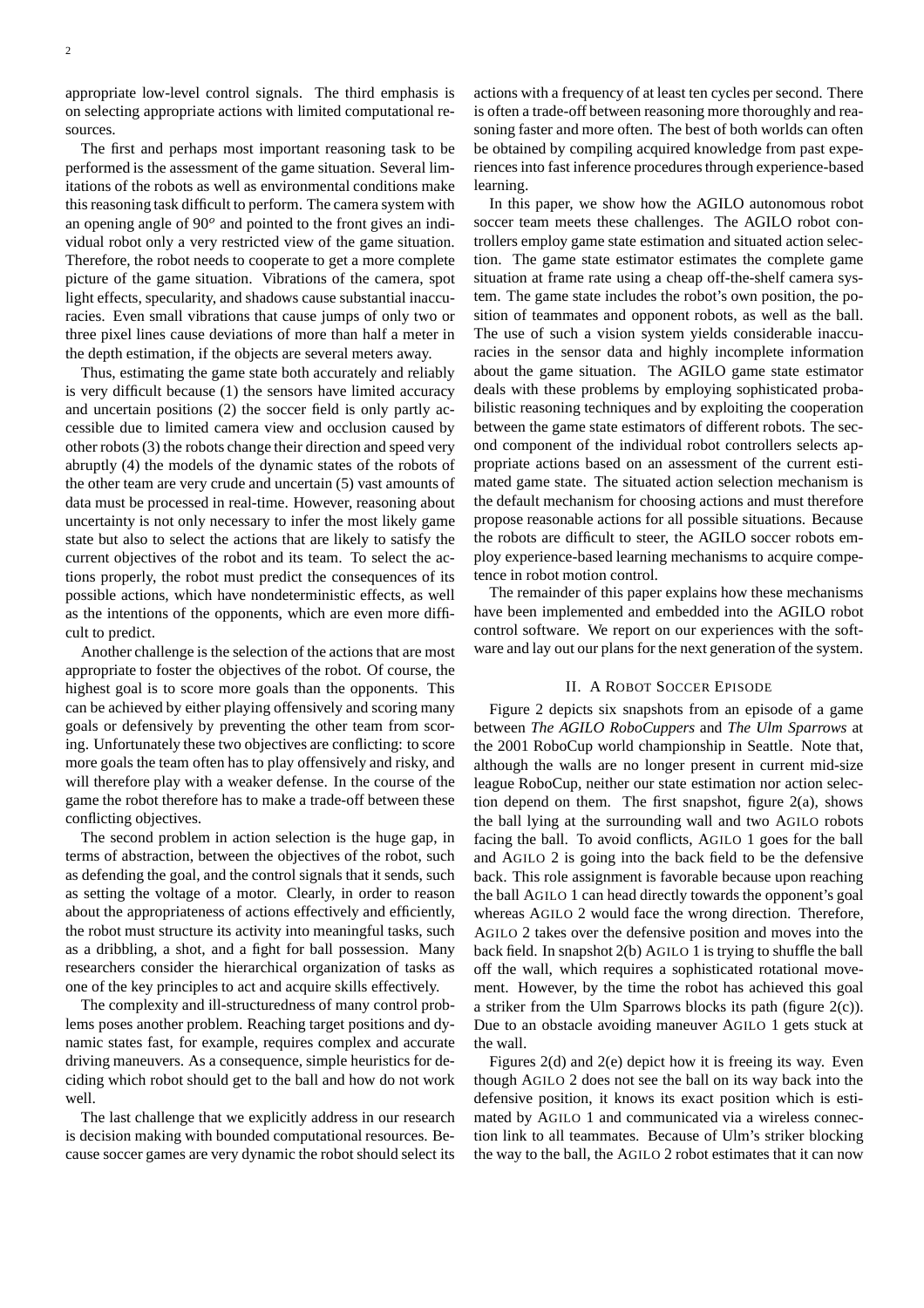

Fig. 2. Episode from an a match between *The AGILO RoboCuppers* and *The Ulm Sparrows*.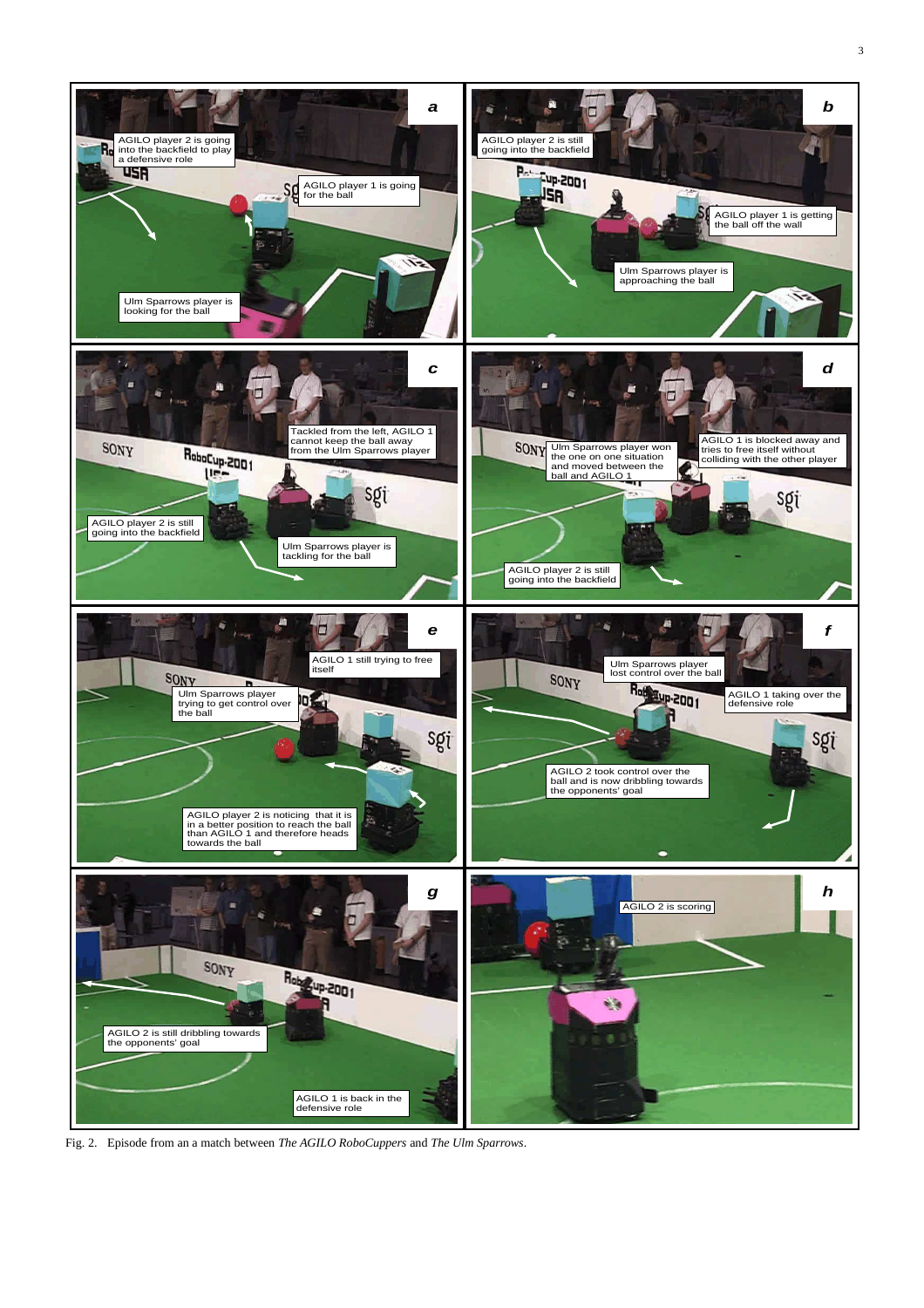reach the ball faster than AGILO 1. Therefore, AGILO 2 turns and goes for the ball (figure  $2(e)$ ). As AGILO 1 also estimates that AGILO 2 can reach the ball faster, it takes the defensive position and backs up AGILO 2.

Finally, AGILO 2 dribbles the ball towards the opponent goal and decides whether it should try to score by passing the goal keeper on the left or the right side of the goalkeeper (see Figures 2(f) to 2(h)). In order to maximize the chance of scoring the AGILO 2 is aiming for the right goal post, which allows AGILO 2 to kick the ball into both corners. If the goalkeeper drives towards the right corner a short turn and a kick into the left corner is sufficient to score. On the other hand if the goal keeper decides to stay in the middle of the goal or moves to the left, then a shot into the right corner is adequate. Eventually the goalkeeper stays in the middle of the goal and the striker scores into the right corner. The match ends with a 7:0 win of *The AGILO RoboCuppers* (see also Section VI).

This episode demonstrates several strengths of the AGILO robot control software. The first one is the competent and accurate assessment of game situations. This assessment comprises accurate position estimates for the teammates, the ball, and the opponent robots. It is important to note that because the robots of the AGILO team cooperate in game state estimation and exchange their observations each one of them has a fairly complete picture of the game situation. Consider for example the player AGILO 2 that accurately knows where the ball is even though the ball is behind itself. What is also notable is that the robots plan collision free paths and follow them, which is only possible because the robots keep track of the positions of their opponents. Finally, when dribbling towards the goal the robot simultaneously keeps track of the goal, the goal keeper, and the ball in order to react to the defensive moves of the keeper.

The second class of strengths are concerned with the skills of the robots and the way they adapt and play their roles. The players of the AGILO team reassign roles to themselves based on an assessment of the game situation. In particular, they continually monitor whether they can reach the ball faster than any of their teammates. If so, they immediately, go for the ball. Because of this task assignment strategy AGILO 2 is capable of taking AG-ILO 1's role as AGILO 1 gets stuck when being blocked by the Ulm Sparrows player. Besides their role assignment, the skills in approaching the ball, dribbling, and moving in dynamic situations are remarkable. We will show in section V how these can be learned.

## III. OVERVIEW OF THE SYSTEM MODEL

As our basic conceptualization of the robot control system, the robot it controls, and the environment it acts in, we use the *dynamic system model* [14], [37]. In the dynamic system model, the state of the world evolves through the interaction of two processes: one denoted the controlling process — the robot's control system (or *controller*) — and the other the controlled process, which comprises events in the environment, physical movements of the robot and sensing operations. The purpose of the controlling process is to monitor and steer the evolution of the controlled process so that it satisfies the given constraints and meets the specified objectives.



Fig. 3. Block diagram of our dynamic system model for autonomous robot control. Processes are depicted as boxes and interactions as lines with arrows.

Figure 3 shows a block diagram of the dynamic system model that underlies the design of our robot control system. The processes are depicted as boxes and the interactions between them as lines with arrows. There are two interactions between the controlling and the controlled process. The first interaction is initiated by the controlling process, which sends control signals to the controlled process in order to steer its evolution. The second interaction consists of the controlling process observing the controlled process by interpreting the sensor data that are produced by the controlled process.

For the control of soccer robots, it is useful to conceptually decompose the controlled process into an environment and a sensing process [14]. The environment process comprises the robot's physical behavior: different kinds of possibly concurrent movements that cause changes of the robot's state. At the same time exogenous events, such as an opponent robot trying to reach the ball, occur and change the state of the controlled process, too.

The sensing process maps the world state into the sensor data, the input of the controlling process. Sensors can provide continual streams as well as individual bits of sensor data. The sensor data received by the robots contain odometric data, captured camera images, and messages broadcasted by teammates. Odometric readings tell the robot how often the wheels turned since the last reading and therefore provide information about how much the robot moved in the meanwhile. Unfortunately, the information provided by odometric readings might be corrupted, for example due to slippage of the wheels. Broadcasted messages of the teammates contain the teammates' own estimates of their own positions and the positions of the ball and the opponent players.

It is important to note that the robot's sensors can, in general, access only partial information about the state of the environment. The sensor data measured might also be inaccurate and must therefore often be interpreted to be useful for controlling the robot. The inaccuracy, locality of sensor data as well as the data interpretation processes yield data that are incomplete, inaccurate, and ambiguous.

The decomposition of the controlled process suggests an analogous decomposition of the controlling process into a state estimation and an action selection process. The incoming video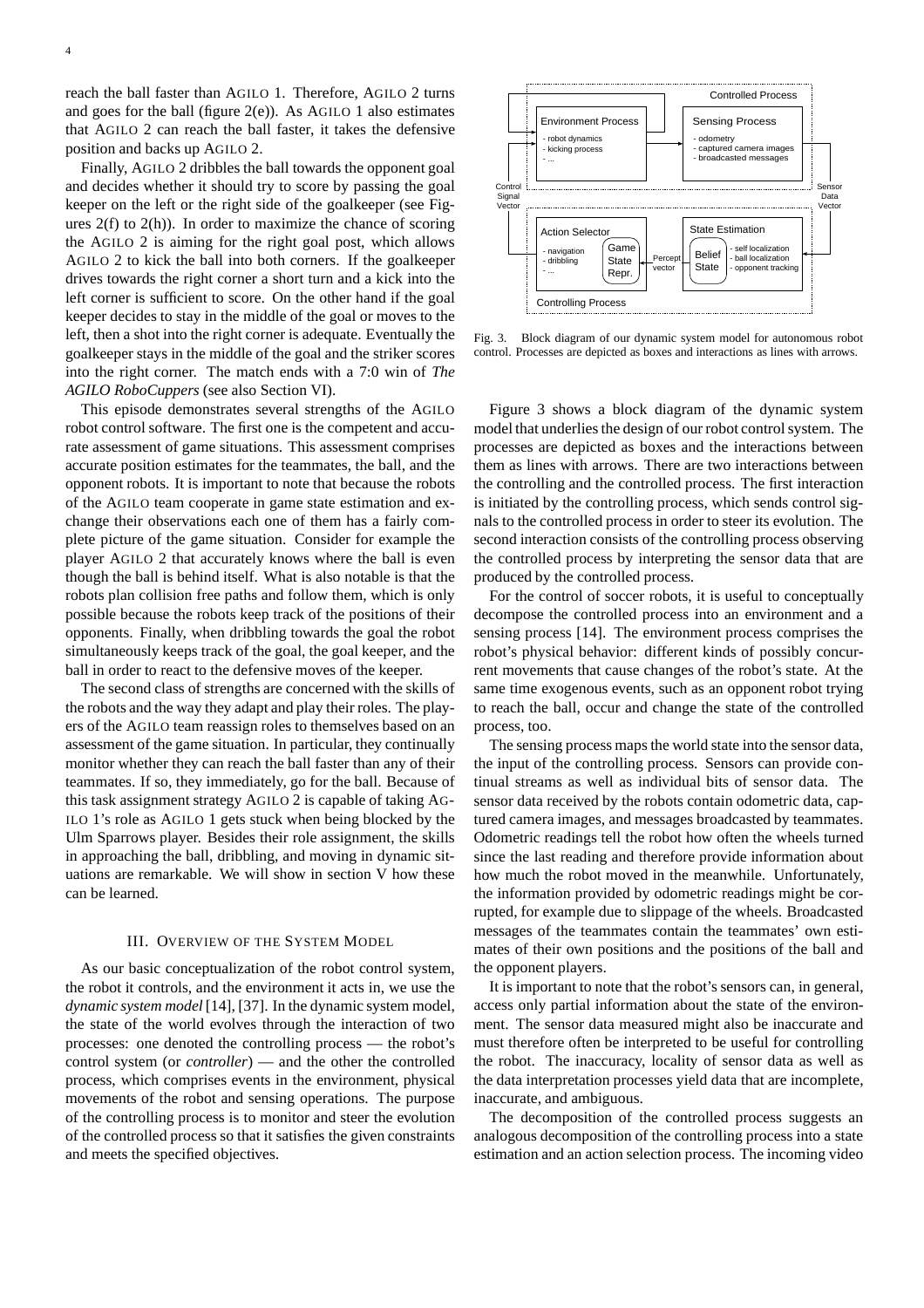streams are processed by the *vision-based cooperative state estimation module*, which computes the *belief state* of the robot with respect to the current game situation. The belief state contains estimates of the positions of the robot itself, its teammates, the ball, and the opponent players. The state estimation modules of different robots cooperate to increase the accuracy and reliability of the estimation process. In particular, the cooperation between the robots enables them to track temporarily occluded objects and to faster recover their position after they have lost track of it. The state estimation processes compute the robot's beliefs about the state of the controlled system. The results of the state estimation are stored in the robot's belief state, which contains information such as the robot's estimated position, and the accuracy and a measure of the ambiguity of the position estimate.

The action selector continually receives the percept vector generated by the state estimation processes and generates control signals for the controlled process. The action selection module then computes an abstract feature description of the estimated game state that can be used to recognize relevant game situations. Based on the abstract game state description, the situated action selection module selects actions based on a limited horizon utility assessment.

# IV. VISION-BASED, COOPERATIVE GAME STATE **ESTIMATION**

The game state estimators [45] of the AGILO robots provide their action selection routines with estimates of the positions and the dynamic states of each player and the ball. The AGILO robots employ *probabilistic* state estimation to assess the game state. Probabilistic state estimators maintain probability densities for the states of objects over time conditioned on the sensor measurements received so far. Based on these densities, robots are not only able to determine the most likely state of the objects, but can also derive even more meaningful statistics such as the variance of the current estimate. As a result, a probabilistic robot can gracefully recoverfrom errors, handle ambiguities, and integrate sensor data in a consistent way. Moreover, a robot employing probabilistic reasoning techniques knows about its own ignorance, a key prerequisite of truly autonomous robots.

Approached probabilistically, the state estimation problem can be considered as a density estimation problem, where a robot seeks to estimate a posterior distribution over the space of its poses and the poses of other objects conditioned on the available data. Denoting the game state at time  $t$  by  $s_t$ , and the data leading up to time t by  $d_t, \ldots, d_0$ , we write the posterior as  $p(s_t|d_t, ..., d_0; m)$ . Here m is the model of the world (e.g., a map). We will also refer to this posterior as  $Bel<sub>t</sub>(s<sub>t</sub>)$ , the robot's belief state at time t [2]. The game state consists of the compound state variables  $Root<sup>1</sup>$ , ...,  $Robot<sup>4</sup>$ , Ball, Opponent<sup>1</sup>, ..., Opponent<sup>n</sup>. The number of opponents varies and robots might be taken out of the field and might reenter the filed. The compound state variable  $Root<sup>i</sup>$  =  $\langle x^i, y^i, \theta^i, \dot{x}^i, \dot{y}^i, \theta^i \rangle$  comprises the position  $(x^i, y^i)$  and orientation  $\theta^i$  of robot i and its translational  $(\dot{x}^i, \dot{y}^i)$  and rotational velocity  $\theta^i$ . Robot<sub>i</sub> refers to the value of these variables at time step t. Analogously,  $Ball = \langle x^{ball}, y^{ball}, \dot{x}^{ball}, \dot{y}^{ball} \rangle$  denotes the position and velocity of the ball, where the ball velocity



Fig. 4. Software architecture of the state estimator.

is interpolated from the last ball position estimates. Finally,  $Opponent^j = \langle x^j, y^j, \dot{x}^j, \dot{y}^j \rangle$  where  $(\dot{x}^j, \dot{y}^j)$  is again interpolated from previous estimates. The AGILO game state estimators do not observe the orientations of opponent robots. Determining the pose of components would require sophisticated 3D models of the opponent robots.

A key problem in solving this state estimation problem is the complexity of the joint probability density and the huge amount of data that the probability density is conditioned on. This requires us to factorize, approximate, simplify (by making assumptions), and decompose the probability density [48]. The AGILO game state estimators decompose the estimation problem into subproblems for self-localization and for tracking different kinds of independently moving objects: the ball and the opponent players. This decomposition reduces the overall complexity of the state estimation process and enables the robots to exploit the structures and assumptions underlying the different subtasks of the complete estimation task. Accuracy and reliability is further increased through the cooperation of these subcomponents. In this cooperation the estimated state of one subcomponent is used as evidence by the other subcomponents. We will detail our mechanisms for data compression and the approximations and simplifications that we make in the remainder of this section.

Figure 4 shows the components of the state estimator and its embedding into the control system. The subsystem consists of the perception subsystem, the state estimator itself, and the belief state. The perception subsystem itself consists of a camera system with several feature detectors and a communication link that enables the robot to receive information from other robots. The belief state contains a position estimate for each dynamic task-relevant object. In this paper the notion of position refers to the x- and y-coordinates of the objects and includes for the robots of the own team the robot's orientation. The estimated positions are also associated with a measure of accuracy, a covariance matrix.

The perception subsystem provides the following kinds of information: (1) partial state estimates that are broadcasted by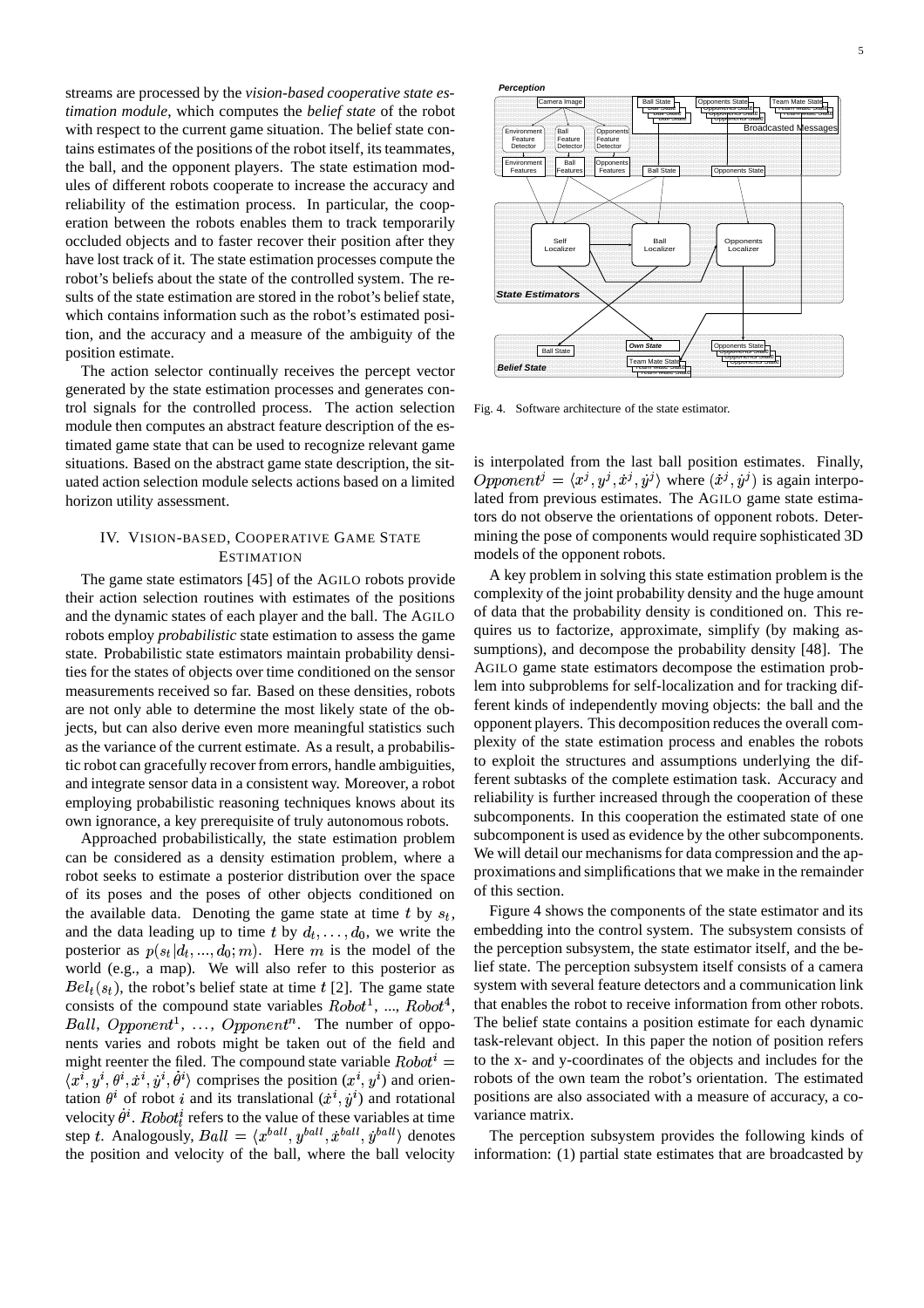other robots, (2) feature maps extracted from captured images, and (3) odometric information. The estimates broadcasted by the robots of the own team comprise the estimate of the ball's location. In addition, each robot of the own team provides an estimate of its own position. Finally, each robot provides an estimate for the position of all opponents in its field of view. From the captured camera images the feature detectors extract problem-specific feature maps that correspond to (1) static objects in the environment including the goal, the borders of the field, and the lines on the field, (2) a color blob corresponding to the ball, and (3) the visual features of the opponents.

As stated above, the state estimation subsystem consists of three interacting estimators: (1) the self localization system, (2) the ball estimator, and (3) the opponents estimator. State estimation is an iterative process where each iteration is triggered by the arrival of a new piece of evidence, a captured image or a state estimate broadcasted by another robot. The self localization estimates the probability density of the robot's own position based on extracted environment features, the estimated ball position, and the predicted position. The ball localizer estimates the probability density for the ball position given the robot's own estimated position and its perception of the ball, the predicted ball position, and the ball estimations broadcasted by the other robots. Finally, the positions of the opponents are estimated based on the estimated position of the observing robot, the robots' appearances in the captured images, and their positions as estimated by the teammates.

Every robot maintains its own belief state with respect to the game state, which is constructed as follows. The own position, the position of the ball, and the positions of the opponent players are computed by the local state estimation processes. The estimated positions of the teammates are the broadcasted results of the self localization processes of the corresponding teammates because a robot can localize itself with much higher accuracy than other robots.

The state estimation module is realized as a collection of different variants of Bayes filters. These filters are iterative update rules for probability densities given new evidences in the form of sensor data and robot actions. The filter algorithms drastically reduce the computational complexity of the state estimation problem by exploiting the Markov assumption  $p(x|z_{t...0}) = p(x|z_t)$  and transforming the density estimation problem of  $p(x|z)$  through the application of Bayes rule to a computationally and implementationally more favorable form using the observation model  $p(z|x)$ . Based on these assumptions, the complexities of the observation model and the motion model are substantially reduced.

Figure 5 lists the generic Bayes filtering algorithm. With every iteration of the algorithm, the belief state  $Bel(x_t)$  is updated according to new evidence including a broadcasted message of a team mate, a newly captured image or an odometric reading. Here,  $x_t$  refers to the state of one of the compound state variables  $Root^{1}, ..., Robot^{4}, Ball, Opponen{t^{1}}, ..., Opponen{t^{n}}.$  a mor

Depending on the type of data (sensor data or control signal), the algorithm can be divided into two different stages: (1) prediction, and (2) update. During the *prediction stage*, a model of the environment process and the control signal  $u_{t-1}$  are used to obtain the prior probability density function of the state at time

```
algorithm BAYES FILTER (Bel(x), data)1 let
2 Bel(x)	
 % previous belief state
3 Bel'(x)	   % updated belief state
4  % data item (action or signal)
5 \nu % normalising constant
6
7 do
8 \quad \nu \leftarrow 09 switch (data)
10
11 case (data is a control signal vector u):
12 % prediction stage
13 for each x do14 Bel'(x) \leftarrow \int p(x|x',u) Bel(x) dx';15
16 case (data is a sensor data vector z):
17 % update or measurement stage
18 for each x do
19 Bel'(x) \leftarrow p(z|x) Bel(x);20 \nu \leftarrow \nu + Bel'(x);21 for each x do22 Bel'(x) \leftarrow \nu^{-1} Bel'(x);23
24 return 
	  
!
```
Fig. 5. The Bayes Filtering Algorithm.

, via the Chapman-Kolmogorov equation:

$$
Bel(x_t) = \int p(x_t | x_{t-1}, u_{t-1}) Bel(x_{t-1}) d x_{t-1} \quad (1)
$$

During the *update* stage, an observation  $z_t$  becomes available and is used to update the prior density to obtain the required posterior density of the current state:

$$
Bel(x_t) = \nu \ p(z_t | x_t) \ Bel(x_{t-1}) \tag{2}
$$

where the likelihood function  $p(z_t|x_t)$  is defined by the observation model.

To implement the Bayes filter, we must provide three probability distributions: (1) the initial belief  $Bel(x_0)$ , (2) the next state probability  $p(x_t | x_{t-1}, u_{t-1})$  given the current state and the last action, (3) and the observation likelihood  $p(z_t|x_0)$  for a given state.

 $t^n$  a more robust and computationally more expensive state esti-In the AGILO robot system, these densities are approximated by Gaussian distributions. Gaussians have the advantage that they represent a state and the associated uncertainty in a compact and uniform way with a mean vector and a covariance matrix, respectively. This distribution can efficiently be communicated over channels with narrow bandwidth (such as wireless LAN) and processed by the state estimation algorithms. To account for the lack of reliability of Gaussian Belief filters we run mator as a monitor in parallel.

## *A. Perception*

The information needed for game state estimation is provided by the perception system and includes the following kinds of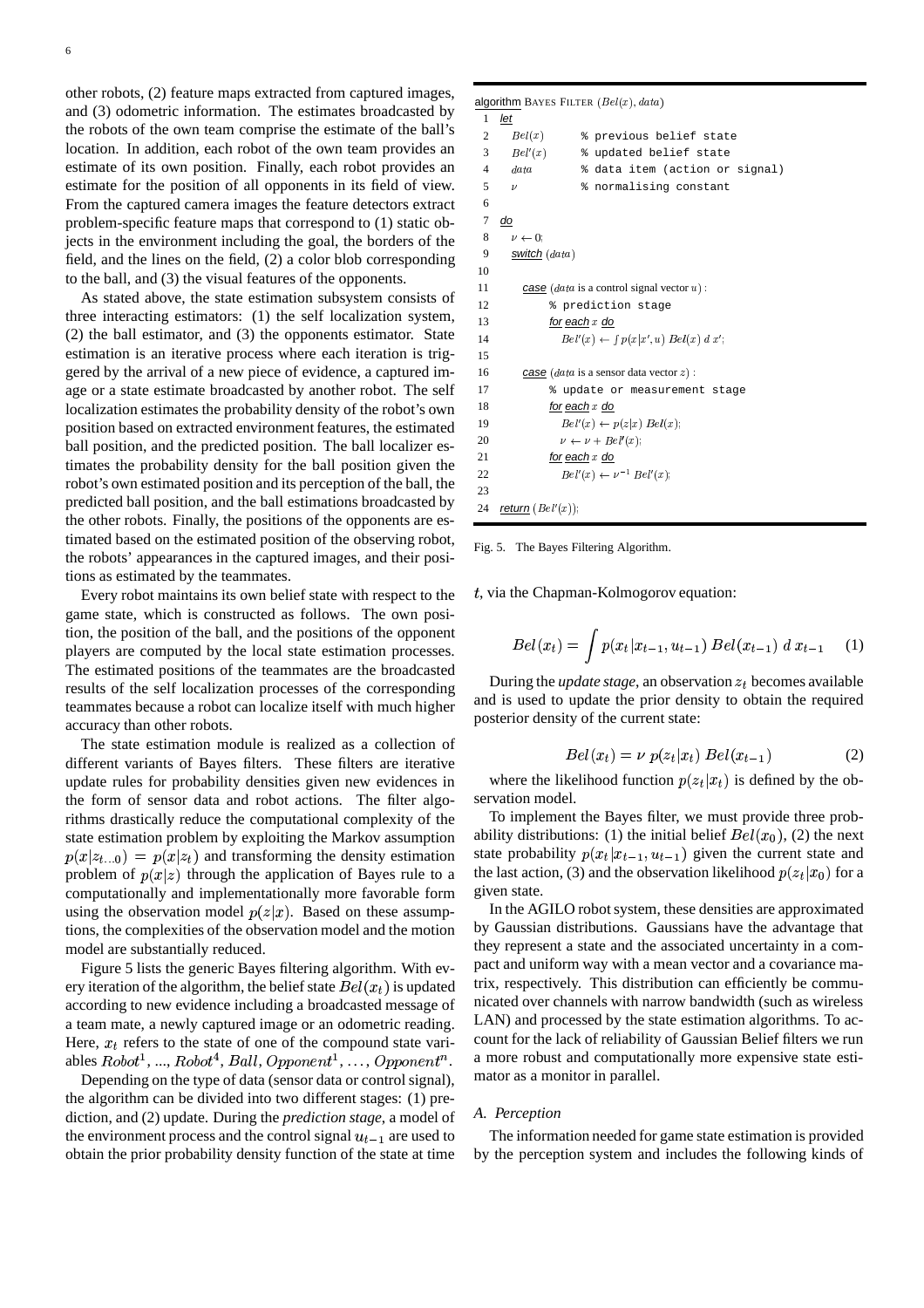information: (1) partial state estimates broadcasted by other robots, (2) feature maps extracted from captured images, and (3) odometric information. The estimates broadcasted by the teammates comprise the respective robot's location, the ball's location, and the locations of the opponents. From the captured camera images the feature detectors extract problem-specific feature maps that correspond to (1) static objects in the environment including the goal, the borders of the field, and the lines on the field, (2) a color blob corresponding to the ball, and (3) the visual features of the opponents.



Fig. 6. The figure shows an image captured by the robot and the feature map that is computed for self, ball, and opponent localization.

The workhorse of the perception component is a color classification and segmentation algorithm that is used to segment a captured image into colored regions and blobs (see figure 6). The color classifier is learned in a training session before tournaments in order to adapt the vision system to specific lighting conditions and effects.

#### *B. Self and Ball Localization*

The self- and ball-localization module [23] iteratively estimates, based on a model of the environment, the probability density over the possible robot positions, given the observations taken by the robot.

A robot's belief  $Bel(x_t)$  about its own position is approximated by a multi-variate Gaussian density and represented by its mean vector  $\bar{\mathbf{x}} = (x, y, \phi, x_{ball}, y_{ball})^T$ , and  $5 \times 5$  covariance matrix  $\Sigma_{\mathbf{x}}$ . .

$$
Bel(x_t) = N(x_t; \bar{\mathbf{x}}, \Sigma_{\mathbf{x}})
$$
  
= 
$$
\frac{1}{\sqrt{(2\pi)^5 det(\Sigma_{\mathbf{x}})}} e^{-\frac{1}{2}\{(x_t - \bar{\mathbf{x}})^T \Sigma_{\mathbf{x}}^{-1} (x_t - \bar{\mathbf{x}})\}}
$$
 (3)

The robot's model of the static part of its environment that is used for self localization is composed of landmarks together with their positions and orientations. The landmarks include goals, field lines, and walls surrounding the pitch. Each entity is modeled as a curve feature [10]. Figure 7 depicts an excerpt of the environment model representing the neighborhood around a goal. The goal is modeled as a set of 3D lines where each line is associated with a color transition. Using this environment model and a position estimate, the robot can predict where in a captured image lines should be visible and which color transition they represent.



Fig. 7. Model of the neighborhood of a goal. The model contains the edges of the objects and the color transition they are the borderline of.

The self-localization algorithm performs a maximum a posteriori (MAP) estimate of the robot's pose. The MAP estimate  $\hat{x}_t$  is given by  $\hat{x}_t = \text{argmax}_{x_t} p(x_t) \cdot p(z|x_t)$ , where  $p(x_t)$ is the prior of the pose  $x_t$  summarizing all evidence gathered in the past. The prior at the current time step is obtained by predicting the pose distribution estimated for the previous time step. The second term  $p(z|x_t)$  is the likelihood that the robot observed z given its current pose  $x_t$ .

The likelihood function  $p(z|x_t)$  uses correspondences between the predicted and obtained data and determines the respective quality of fit. In order to approximate this function for given image data, the following steps are necessary: First, the 3D curve features that are predicted to be visible are projected into the image plane. Second, a local search is performed to establish correspondences between the model curve and image features. During this search knowledge about the expected color transitions is used. Measurement errors of the resulting observations are assumed to be mutually independent Gaussian random variables with zero mean. Based on these assumptions, we derive a likelihood function that evaluates the deviations between the found image points and the corresponding projections of the 3D curve features.

Finally, the resulting maximum a posteriori criterion is optimized for the robot pose. A maximum a-posteriori (MAP) estimation step computes an estimate  $\hat{x}_t$  of the robot pose which best fits to the position prediction  $p(x_t)$  and to the image observations. Since the projection of the 3D features is nonlinear, the resulting objective function can not be optimized in a closed-form. Hence, we use an iterative optimization based on Newton's method. The assumption of Gaussian errors together with the iterative optimization method make this method equivalent to an iterated Kalman filter. A nice feature of this algorithm is that a robot can use ball observations performed by teammate robots as dynamic landmarks and thus can solve under determined localization problems when the ball is in its field of view. The details of the algorithm can be found in [23], [45].

The above self-localization algorithm is used to track the pose of an AGILO player and the ball. It is initialized with a pose estimate generated by a global self-localization procedure [36], which is based on a particle filter. The self-localization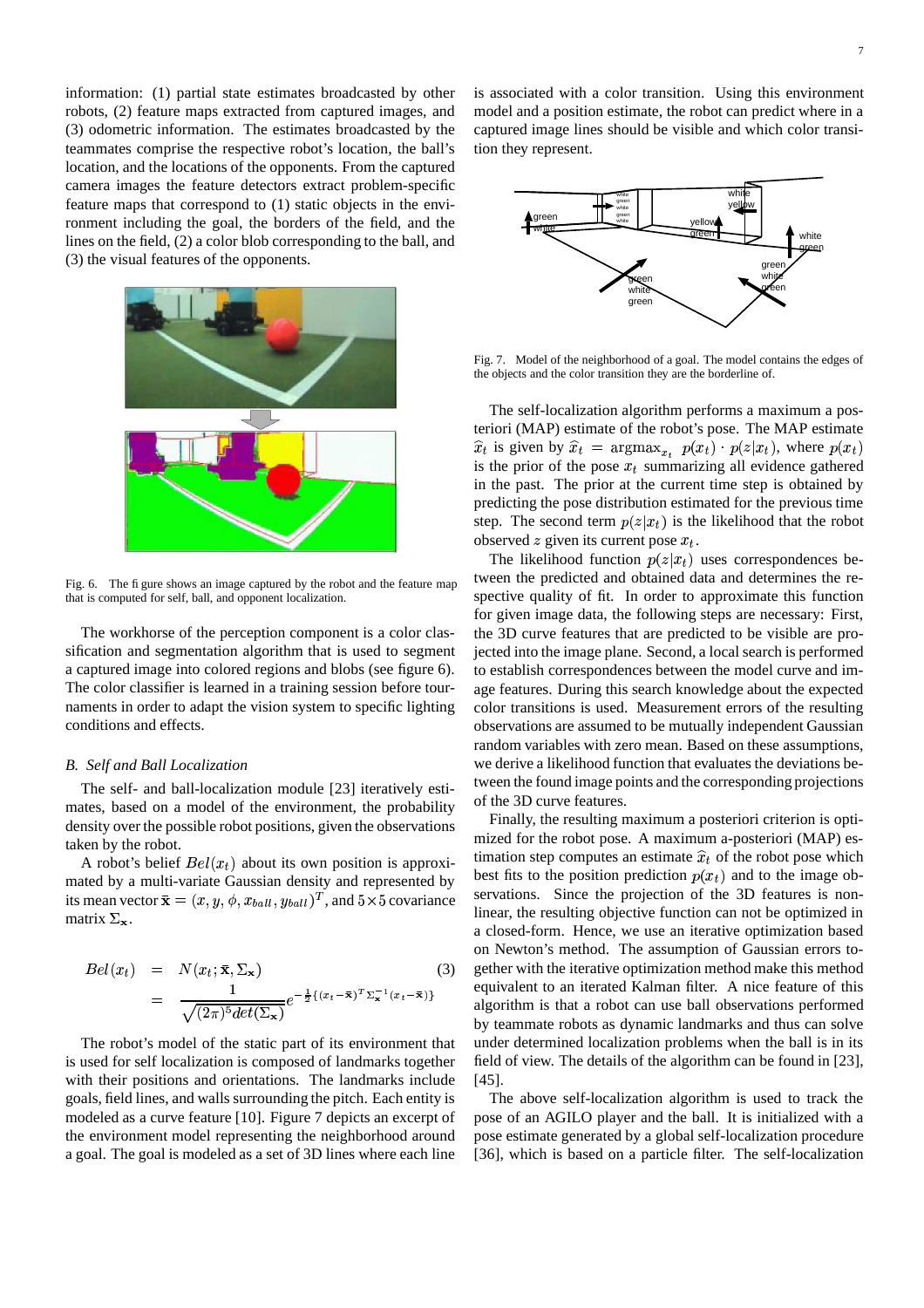algorithm then refines this pose and tracks the robot's pose and the ball until it fails and requires reinitialisation. By providing two self-localization procedures computational resources are saved. The fast and accurate self-localization algorithm runs at frame rate (30 Hz), while the particle filter runs at 10 Hz or less.

## *C. Ball and Opponent Tracking*

The ball and opponent tracker [44] is based on a multiple hypothesis tracking approach [39] and computes the belief state with respect to the existence and position of opponent robots. This part of the belief state is computed by (1) detecting feature blobs in the captured image which might correspond to an opponent, (2) estimating the world coordinates and uncertainties of these blobs, and (3) associating them with the object hypotheses, which correspond to tracked opponents.

The belief  $Bel(x_t)$  of a opponent tracker is represented by a set of weighted Hypotheses,  $H_t = \bigcup_{i=1}^n \{h_t^i, p_t^i\} = \bigcup_{i=1}^n \{ \langle \bigcap_{i=1}^n \mathcal{A}_{-i} \rangle \}$  $\bar{\mathbf{h}}_t^i, \Sigma_{\mathbf{h}_t^i} >, p_t^i$ . The  $h_t^i$ 's are Gaussian random variables,  $h_t^i \sim N(\bar{\mathbf{h}}_t^i, \Sigma_{\mathbf{h}_t^i})$ , representing an object hypothesis (a possible object state) by a mean  $\bar{\mathbf{h}}_t^i = (x, \dot{x}, y, \dot{y})^T$  consisting of a 2D position and velocity estimate, an associated  $4 \times 4$  covariance matrix  $\Sigma_{h_i^i}$ , and non-negative numerical factors  $p_t^i$  called  $h_i$ the *importance factors*. The importance factors determine the weight (=importance) of a hypothesis and can be thought of as the probability of representing a real opponent on the field. This representation is also sometimes called a sum or mixture of Gaussians and can be evaluated as follows:

$$
Bel(x_t) = \sum_{i=1}^{n} p_t^i * N(x_t; \bar{\mathbf{h}}_t^i, \Sigma_{\mathbf{h}_t^i})
$$
(4)

The opponent tracker maintains a Kalman filter, for every hypothesis. In order to update the belief state five things need to be done for the set of hypotheses: (1) predict the positions according to the system model, (2) associate predicted hypotheses and observations, (3) fuse feasible associations and generate new hypotheses, (4) compute the hypotheses weights, and (5) prune the set of hypotheses.

The implementation of the prediction stage is straightforward. The only difference is that the system model has to be applied to every hypothesis. The update stage has to be extended such that it can handle multiple measurements, multiple hypotheses (add new, update existing and delete unlikely hypotheses), and can perform the probability computations for all hypotheses.

For the following, it is assumed that the measurement vector consists of a number of possible opponent observations, which were determined by the sensor data processing and feature extraction algorithms [45]. The first task performed by the update stage is to copy all predicted hypotheses to the set of new hypotheses. This accounts for the fact that none of the hypotheses might be reconfirmed by a measurement and is also referred to as track splitting.

Then, the update stage assigns the new observations to existing hypothesis. This process is called data association. An association is usually performed on the basis of a validation



Fig. 8. Hypotheses trees maintained by the opponent tracker. Every branch of a tree represents one possible track of a physical object. New branches are introduced as an attempt to solve data association ambiguities through track splitting.

 $i=1$ <sup>{<}</sup> measurement and the hypothesis are fused by the Kalman filter gate. Typically, for Gaussian probability densities the Mahalanobis distance is used. If an observation falls within the validation gate of an existing hypothesis, then they are assumed to have originated from the same physical object. In this case, the update equations and are used to create a new hypothesis.

> The ambiguities arising in this step can in the general case not be resolved. For example, it is possible that one opponent observation reconfirms several hypotheses or that an existing hypothesis is reconfirmed by more than one observation. A way to overcome this problem is to avoid unique associations and consider all possible assignments instead. This procedure generates a new hypothesis for every possible combination of a hypothesis from the previous time step and an observation from the current time step and stores them in a tree like data structure (see Figure 8). Every newly created hypothesis is added to the set of current hypotheses and is linked with its predecessor contained in the previous set of hypotheses. Over time this creates a tree like structure, where each branch represents a possible track of a dynamic object. This procedure delays the final unique associations for a predefined number of time steps in the hope that further information acquired in subsequent time steps will automatically resolve all existing ambiguities.

> The computation of the importance factor (probability) of an hypothesis requires the evaluation of the expression  $P(h_t^i|Z_{t...0})$ , where  $h_t^i$  is the hypothesis for which the probability is computed, and  $Z_{t...0}$  is the set of all current and previous observations. The form of this expression is highly task dependent [3], [13], [29], [45].

> Observations that cannot be assigned to an existing hypothesis, are used to initialize new hypotheses. The probabilities of these hypotheses are initialized with a predefined constant probability. Alternative approaches are to derive an initial probability from the measurement's covariance matrix.

> Finally, to constrain the growth of the set of hypotheses and the computational demand of the opponent tracker, the set of hypotheses is pruned. Several different and efficient pruning strategies exist and are applied. Similar hypotheses are merged, unlikely ones are discarded, and an upper bound on the number of hypotheses allows to save computational resources. Typically pruning strategies and their parameters exploit application specific information and heuristics. For alternative pruning strategies see, for example [3], [13], [29].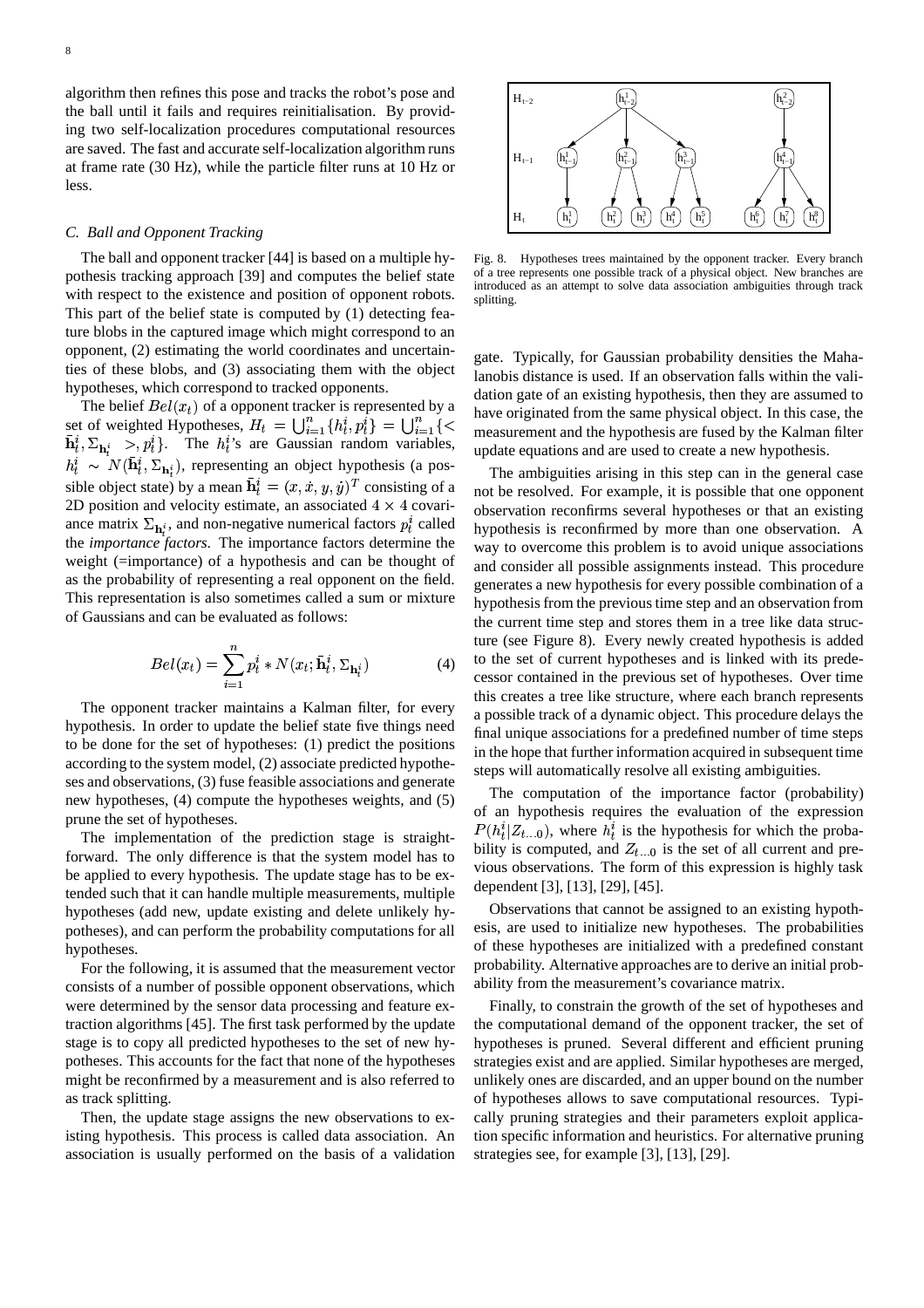# V. SITUATED ACTION SELECTION AND EXECUTION

After having described the mechanisms for game state estimation we will now turn to the issue of action selection. Throughout the game the AGILO robots have a fixed set of tasks with different priorities. The tasks are *shoot the ball into the goal*, *dribble the ball towards the goal*, *look for the ball*, *block the way to the goal*, *get the ball*, ... The situated action selection module enables the robots to select a task and to carry out the task such that, in conjunction with the actions of the teammates, it will advance the team's objectives the most. We consider a task to be the intention of the AGILO robot team to perform certain actions. Action selection and execution is constrained by (1) tasks being achievable only if certain conditions hold (e.g., the robot has the ball) and (2) a robot being able to only execute one action at a time.

We define that a task assignment  $a_1$  is better than  $a_2$  if there exists a task in  $a_2$  that has lower priority than all the ones in  $a_1$  or if they achieve the same tasks but there exists a task  $t$  per in  $a_1$  such that all tasks with higher priority are performed at least as fast as in  $a_2$  and t is achieved faster by  $a_1$  than by  $a_2$ . ILC This performance criterion implies that if an AGILO robot can shoot a goal it always will try because this is the task with the highest priority. Also, if the AGILO team can get to the ball it tries to get there with the robot that can reach the ball the fastest. This strategy might not yield optimal assignments but guarantees that the highest priority tasks are achieved as quickly as possible.

To achieve a high degree of autonomy the AGILO robots perform the task assignment distributedly on the individual robots. This makes the task assignment more robust against problems in inter robot communication. These problems can be caused by robots being sent off the field, computers being crashed after heavy collisions, and communication being corrupted due to interferences with other communication channels.

The most salient features of the situated action selection are the following ones. First, to realize a competent and fast task assignment and execution mechanism the AGILO controllers make ample use of automatic learning mechanisms. Second, the task assignment mechanism works distributedly on the individual robots and are robust against communication corruptions. Finally, the task assignment and execution mechanism always produces purposeful behavior and always aims at the achievement of high priority tasks.

## *A. AGILO Simulator: a Tool for Learning*

An important means for developing competent robot soccer skills is a robot simulator that allows for realistic, controllable, and repeatable experiments. For this reason we have developed a robot simulator that accurately simulates how the dynamic state of the robot changes as the robot's control system issues new driving commands such as setting the target translational and rotational velocities. The AGILO software development environment therefore provides a robot simulator that uses multi layer neural networks to simulate the dynamics of the AGILO soccer robots. We have used the RPROP algorithm [41] for supervised learning in order to teach the neural net mapping dynamic states and control signals into the subsequent states.



Fig. 9. A training scenario in the multi robot simulation environment: To acquire training patterns for the neural projector a robot is set to a randomly defined initial state  $x_i$  (position of the robot in subfigure a) and has to drive to a randomly defined target state  $x_i$  indicated by the dashed arrow. The direction and length of this arrow indicate the target state's orientation and velocity. The time the robot needs to reach its target state (subfigure b  $\& c$ ) is taken to complete the training pattern  $\langle \langle x_i, x_t \rangle$ , time $\rangle$ .

For specializing the simulator to the AGILO robots we have performed a training session in which we have collected a total of more than 10000 training patterns from runs with real AG-ILO robots for a large variety of navigation tasks. Using a test set of patterns that was not contained in the training patterns we determined that prediction for the patterns for moderately difficult navigation tasks was about 99%. The accuracy decreased to about 92% in situations where both velocities, the translational and rotational one, were changed abruptly at the same time. These inaccuracies are caused by the lack of representative training patterns as well as the high variance in navigation behavior with maximal acceleration.

#### *B. Task Assignment*

A very simple algorithm suffices to compute task assignments that satisfy the performance criterion that we have stated before:

algorithm ASSIGN-TASKS(robs,tasks)

for  $I \leftarrow 1$  to LENGTH(tasks) ACTION(ar $gmin_{r \in AGI LO} cost(r, tasks[I]) \leftarrow tasks[I])$ 

The algorithm works as follows. In the beginning of each iteration the action of each AGILO robot is reset to *idle*. Then the algorithm iterates over all tasks in the order of their priority. It then assigns the task to the idle AGILO robot that can achieve the task the fastest. The task assignment algorithm does two things: first, it computes the task that should be achieved by the robot itself and second, it computes which higher priority tasks will probably be achieved by which other robot.

The algorithm assumes knowledge of the cost of task achievement. For robot soccer we define the cost  $cost(r_i, a_i)$ of a robot  $r_i$  performing an action  $a_j$  as the time needed to complete an action  $a_j$ , that is, the time to reach a given target state. To make accurate predictions a robot has to take its dynamic behavior, the intentions of its teammates, and possible opponent movements into account.

The AGILO task cost estimator performs three steps. First, the selection of the multi robot navigation method that matches the game state best. By taking the estimated game state into account the cost estimator can take even expectations about the movements of the opponents into account. Second, computing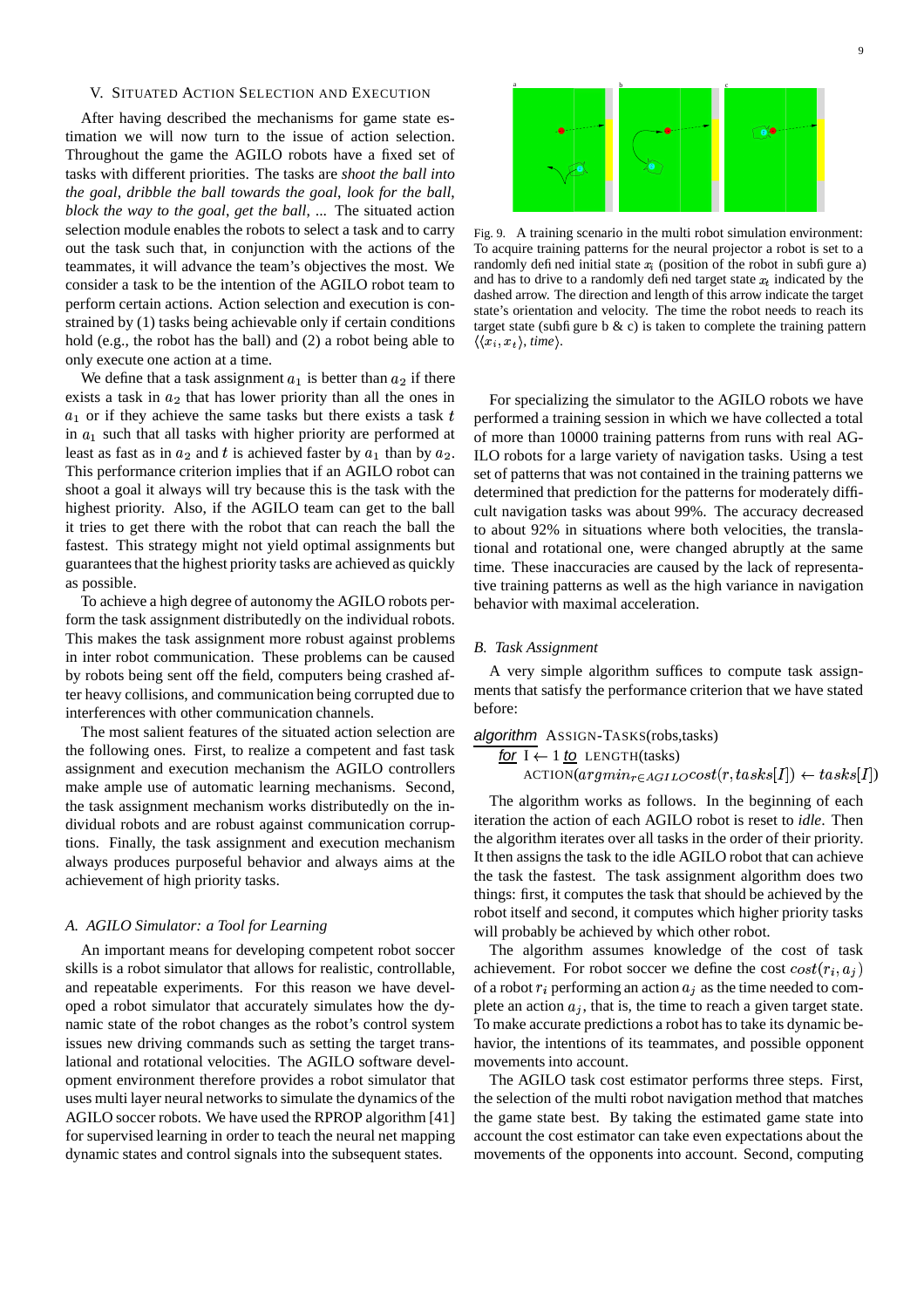

Fig. 10. Navigation plans for a given single robot navigation task as proposed by different navigation planning methods.

a path in the context of the navigation paths of the teammates. This is done by computing navigation paths that avoid negative interferences with the paths computed for the higher priority tasks (see section V-C). Third, the proposed path is then decomposed into a sequence of simpler navigation tasks for which the time cost can be accurately predicted using a neural network. The mapping from navigation tasks, given by start points and destinations, into the time cost needed for the task completion is realized through a multi layer artificial neural network and learned through the backpropagation derivative RPROP [41]. We have trained the network using about 300.000 training patterns generated from accomplishing random navigation tasks in the learned simulator (see figure 9).

#### *C. Multi Robot Navigation Planning*

Each robot employs a multi robot navigation planner in order to plan its own path in the context of the intentions of the teammates. The planner is given a joint navigation task that specifies a target state (position, orientation and velocity) for each robot of the team. The objective of the navigation system is to achieve a state where each robot is at its target state as fast as possible.

But which navigation planning method should a robot apply to achieve its objectives? Contemplate figure 10. The figure depicts a single robot navigation task in a typical game situation and the navigation plans proposed by different navigation planning algorithms with different parameterizations. The figure illustrates that the paths computed by the different methods are qualitatively very different. While one path is longer and keeps larger distances to the closest obstacles another one is shorter but requires more abrupt directional changes. The performance that the paths accomplish depends on many factors that the planning algorithms have not taken into account. These factors include whether the robot is holonomic or not, the dynamic properties of the robot, the characteristics of change in the environment, and so on. As a consequence, it seems impossible to analytically predict which navigation algorithm and parameterization works best for our application.

Rather than designing yet another multi robot navigation algorithm we have decided to equip the AGILO robots with a hybrid robot navigation planning system. The system [11] employs different single robot navigation and plan merging mechanisms and selects the appropriate methods based on an assessment of the given navigation task and game situation. This way the system can exploit the different properties of the individual methods by learning for which navigation tasks the methods are best suited.

The planning methods employed by the AGILO navigation system include the *Potential Field Method*, the *Shortest Path Method*, *Circumnavigating Obstacles*, and *Maximizing the Clearance*, all described in [32]. Plan merging and repair methods include methods for merging plans that add waiting steps in order to avoid interferences. Path replanning methods revise the individual plans such that no negative interferences will occur including the *Definition of Temporary Targets*, the *Hallucination of Obstacles at Critical Sections*, and the *Insertion of New Obstacles*. The first one modifies the path by introducing additional intermediate target points. The second one hallucinates additional obstacles at the positions where collisions might occur. The third one simply considers the other robot at its respective position as a static obstacle.

The predictive model of the expected performance of different navigation planning methods is specified by rules such as the following one:

**if** there is one intersection of the navigation problems

- $\wedge$  the navigation problems cover a small area ( $\leq 10.7 m^2)$
- $\wedge$  the target points are close to each others ( $\leq 1.1 m)$
- $\wedge$  the starting/target point distances are small ( $\le 5m$ )
- **then** fastest-method( *potential field,temp. targets* )

This rule essentially says that the potential field method is appropriate if there is only one intersection and the joint navigation problem covers at most one fourth of the field, and the target points are close to each others. This is because the potential field algorithm tends to generate smooth paths even for cluttered neighborhoods.

We have learned a set of 10 rules including the one above using the C4.5 decision tree learning algorithm [38] with standard parameterization and subsequent rule extraction. To do so we have collected a training set of 1000 data records, where each data record contained a description of a randomly generated navigation task and the time resources required to complete the task for each possible combination of navigation planning and plan repair method.

The language for characterizing navigation tasks uses 7 features (see figure 11): (1) the number of intersections between the line segments that represent the navigation tasks,  $(2)$  the size of the bounding box of the navigation tasks, (3) the minimal linear distance between different starting positions, (4) the minimal linear distance between different target positions, (5) the minimal distance between the line segments that represent the navigation tasks, (6) the maximum length of the linear distances of the individual navigation tasks, and (7) the number of obstacles in the bounding box of the joint navigation task.

To sum up, the AGILO multi robot navigation algorithm works as follows. First, the appropriate planning mechanism is selected based on the assessment of the given navigation task and the situation in which it is to be executed. In the second step, the joint navigation task is decomposed into single robot navigation problems. The individual problems are then solved using the selected planning methods. Then, the individual plans are repaired in order to avoid negative interferences with the higher priority plans. Finally, the algorithm extracts sequences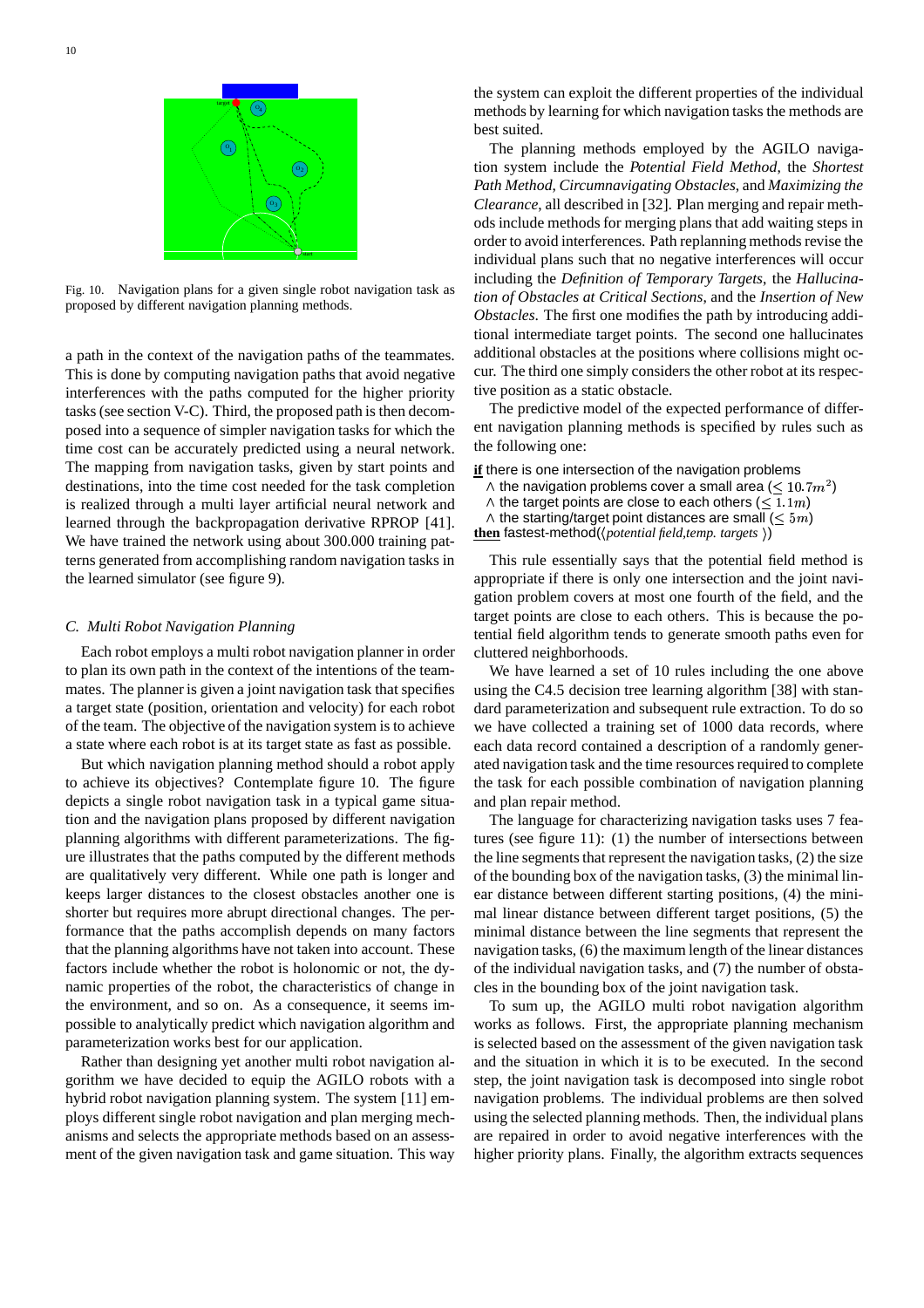

Fig. 11. Visualization of navigation task features that are used for classifying navigation tasks.

of target states from the robot's own navigation plan and sends those sequences to the robot's neural network controller, which is further described in the next section.

## *D. Execution of Navigation Plans*

The *robot motion controllers* are used for achieving given dynamic states as fast as possible. The motion controller receives the target state (for example, the next state on a planned path) of a robot and returns low level commands that transform the current state into the target state as fast as possible. To arrive at the target state different trajectories are possible. But how to set them to quickly reach the target state? The AGILO robot controllers learn a direct mapping from the robot's current state and the robot's target state to the next command to be executed using multi layer artificial neural networks and the RPROP [41] algorithm: *Net*.

## VI. EXPERIMENTS AND DISCUSSION

*The AGILO RoboCuppers*, described in this paper, have participated in the fifth robot soccer world championship in Seattle (2001). The team has played six games for a total of about 120 minutes. The team advanced to the quarter finals playing games against Sharif CE (7:0), SPQR (7:0), Eigen (0:4), Ulm Sparrows (7:0), GMD Robots (1:1), and COPS Stuttgart (0:1). In the tournament none of the AGILO players was sent off the field because of causing collisions with opponent players or not leaving the penalty area in time. Most of the occasions in which the AGILO players had to be taken off to be restarted seemed to be caused by hardware problems. More results related to RoboCup 2001 can be found in [45].

For this paper we have developed a ceiling camera system, which provides ground truth information for any given match situation. For the following experiments our robots have played three matches under tournament conditions together with *The Ulm Sparrows* with a net playing time of about 2 hours. During these experiments belief states of the AGILO robots were recorded in a log file and compared after the match to the data provided by the ground truth camera system.

## *A. Game State Estimation*

A typical result of the AGILO game state estimator is shown in Figure 12. Subfigure 12(a) shows the trajectories of the AG-ILO players, computed through vision-based self localization [23]. Subfigures 12(b) and (c) display the ball and opponent observations performed by the AGILO players, respectively. The tokens indicate which AGILO robot made the observations. Figure 12(d) visualizes how the individual observations of the ball and the opponent robots are merged into consistent tracks.

Qualitatively, we can estimate the accuracy of the game state estimation by looking for the jumps in the tracked lines. We can see that the own tracks are smooth and can therefore be expected to be accurate. Only defender Grimoald looses track of its pose and is reinitialized by its particle filter. The tracks of the ball and the opponents look very reasonable. They are less accurate and sometimes incomplete. We can also see that several tracks resulted from cooperative perception, i.e. from merging the observations of different robots. In addition, the exchange of observations results in fewer hallucinated obstacles and therefore allows for more efficient navigation paths. Several incorrect opponent observations made by the goal keeper (Theodo) and ball observations made by defender (Grimoald) were correctly omitted by the ball and opponent tracker and not assigned to a track.

Quantitative data for the experiments can be found in Tables I and II. Table I summarizes the localization accuracies for the AGILO robots and the observation accuracies for ball and opponent observations for the three friendly matches. The localization worked very well for the goalkeeper (#1) and the striker Odilo (#4). Their mean localization accuracies are estimated to be 12 and 19 cm, respectively. This is not amazing for the goalkeeper, since it is quite stationary and can observe the penalty area lines most of the time very well and use them for precise localization. The accuracy achieved by Odilo is quite remarkable since it traveled long distances across the field and scored several goals. The inferior accuracies of Grimoald (#2) and Hugibert (#3) lead to further investigations and it was found, that both robots were using suboptimal camera parameterizations. Furthermore, Grimoald (#2) was also using a suboptimal color lookup table, and as such failed to produce good classification results for a wide range of images. As a consequence, the localization algorithm failed more often and the achieved accuracy was less good than for the other two robots. However, the achieved accuracies are still quite good and prove that the localization algorithm is robust up to a certain degree of noise and the use of suboptimal camera parameters. The addition of a suboptimal color classifier causes the localization algorithm to be unstable and fail more often by two orders of magnitude.

Table I summarizes also the input data used to test the opponent tracking algorithm. The left, center and right column display the accuracies (RMSE) and the standard deviation of the self-localization, of the ball observations and of the opponent observations of the individual robots. Self-localization errors and inaccuracies often cause errors in ball and opponent observations. As a rule of thumb, the errors for opponent observations are usually greater than the errors for ball observations. This is due to the unique circular shape of a ball. Arbitrary robot shapes hamper the opponent detection routines and as such add an indirect level of noise. Unfortunately the influence of the wrong intrinsic camera parameters of Grimoald and Hugibert on the observations is clearly visible.

The results of the opponent tracking algorithm for all three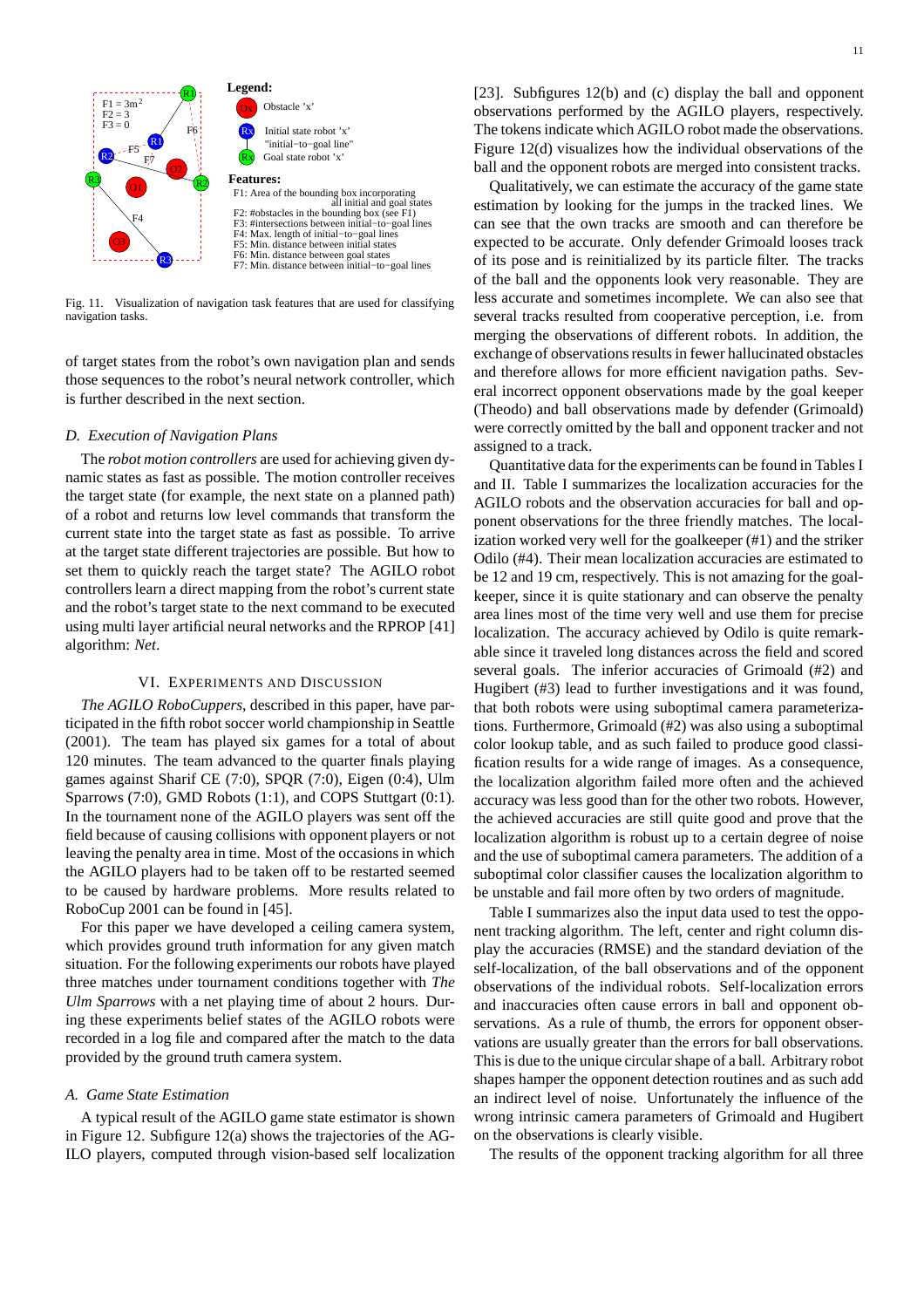

12



Fig. 12. (a) Trajectories of *The AGILO RoboCuppers*, (b) ball observations of *The AGILO RoboCuppers*, (c) opponent observations of *The AGILO RoboCuppers*, (d) cooperatively estimated trajectories of the ball and of *The Ulm Sparrows*.

matches are displayed in Table II. The column ball and opponent tracks reveal the achieved statistics for the respective object class. Every column displays the percentage of correct tracks, the percentage of incorrect tracks, the track accuracies, and the standard deviation. For every match, the statistics for individual as well as for cooperative perceptions are given. In order to generate the statistics for the individual observations the opponent tracker was run four times using only the observations performed by one robot.

Cooperative perception increases both the percentage of the correctly determined tracks and the accuracy of these tracks. During the match, between 46 to 57 % of the ball's trajectory was detected with an accuracy of 0.19 to 0.23 m. This is a good result, since the ball is often occluded by robots, lifted up by the referee and moved to a new location or shot off the pitch by one of the robots. Opponent tracking worked equally well. On average, 51 % of the opponent tracks were determined correctly by the opponent tracking algorithm. The number of false tracks was reduced to an average of 9 % and the mean track accuracy was 0.35 m. This is also a good result, since broken robots are regularly moved off the field and repaired outside. Furthermore, the opponent goal keeper is usually only observed during an attack.

The cooperation of the different robots increases both, the completeness and the accuracy of state estimation. Accuracy can be substantially increased by fusing the observations of different robots because the depth estimate of positions are much more inaccurate than the lateral positions in the image. This can be accomplished through the Kalman filter's property to optimally fuse observations from different robots into global hypotheses with smaller covariances.

The completeness of state estimation can be increased because all the robots can see only parts of the field and can be complemented with observations of the teammates. The other effect we observed was that cooperation allowed to maintain the identity of opponent players over an extended period of time, even though the field of view of the observing robots is limited. This point is well illustrated in Fig. 12(d). The three opponent field players were tracked successfully over a period of 120 seconds.

 $\blacksquare$ 

Our results suggest that purely image-based probabilistic estimation of complex game states is feasible in real time even in complex and fast changing environments. We have also seen that maintaining trees of possible tracks is particularly useful for estimating a global state based on multiple mobile sensors with position uncertainty. Finally, we have seen how the state estimation modules of individual robots can cooperate in order to produce more accurate and reliable state estimates.

## *B. Action Selection*

The action selection is even more difficult to evaluate. A weak indication of the coherence of coordination is the number of robots performing *go2ball* at the same time. Ideally there should always be exactly one robot going for the ball if the team knows where the ball is. The statistics extracted from the log files of the Seattle tell us that 98.64% of the cycles exactly one robot was going to the ball, in 0.34% no robot, and in 1.02% of the cycles more than one. The average duration that a robot performs *go2ball* or handles the ball without being interrupted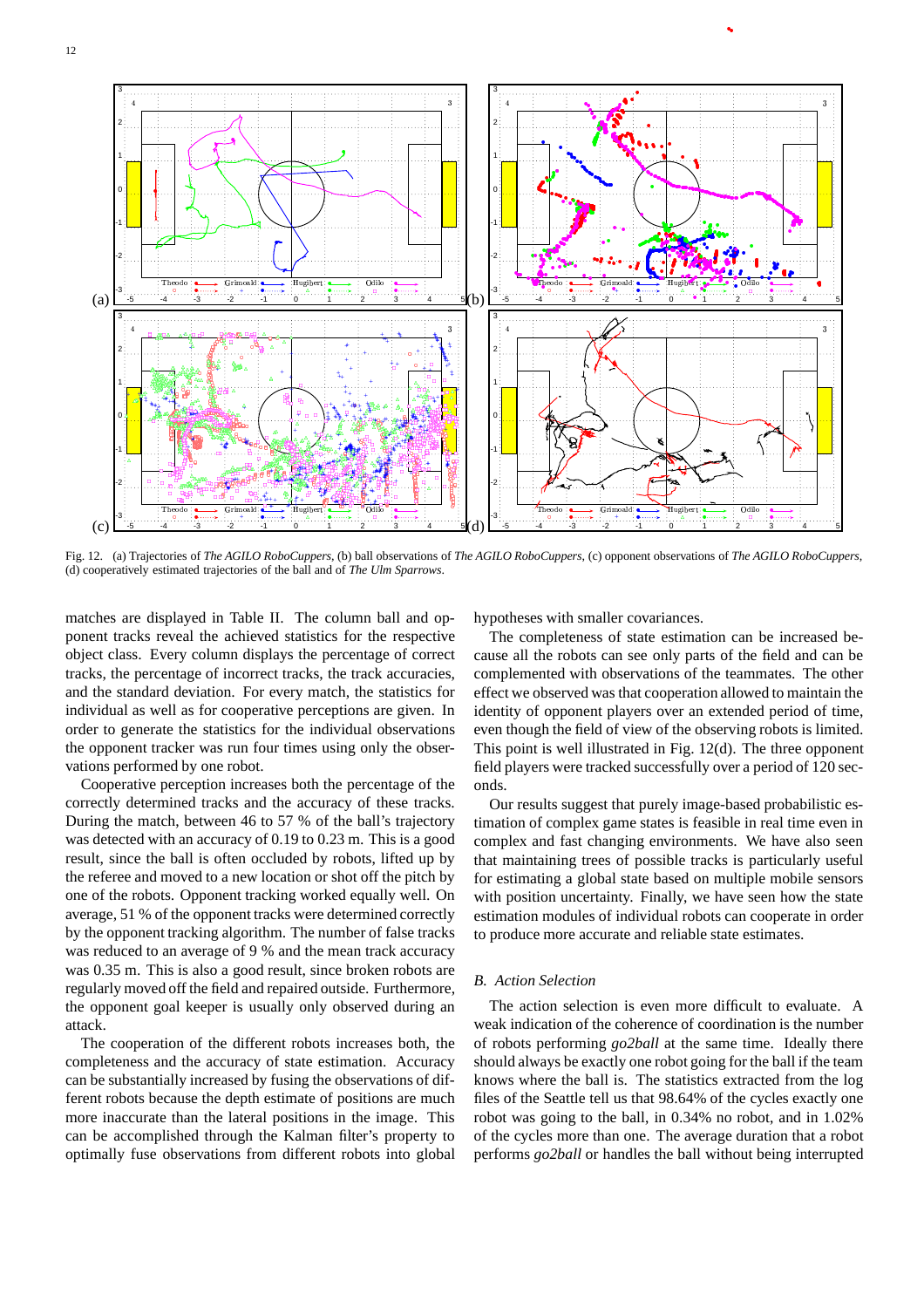|                     | Self-Localization |              | <b>Ball Observations</b> |              | <b>Opponent Observations</b> |              |
|---------------------|-------------------|--------------|--------------------------|--------------|------------------------------|--------------|
| Robot               | RMSE(m)           | std.dev. (m) | RMSE(m)                  | std.dev. (m) | RMSE(m)                      | std.dev. (m) |
| 1. Match            |                   |              |                          |              |                              |              |
| #1                  | 0.12              | 0.07         | 0.31                     | 0.23         | 0.38                         | 0.26         |
| #2                  | 0.33              | 0.15         | 0.38                     | 0.25         | 0.50                         | 0.26         |
| #3                  | 0.24              | 0.11         | 0.24                     | 0.22         | 0.46                         | 0.26         |
| #4                  | 0.19              | 0.09         | 0.25                     | 0.23         | 0.37                         | 0.25         |
| 2. Match            |                   |              |                          |              |                              |              |
| #1                  | 0.11              | 0.06         | 0.33                     | 0.22         | 0.42                         | 0.26         |
| #2                  | 0.33              | 0.19         | 0.35                     | 0.25         | 0.48                         | 0.27         |
| #3                  | 0.21              | 0.10         | 0.28                     | 0.24         | 0.40                         | 0.24         |
| #4                  | 0.20              | 0.10         | 0.25                     | 0.26         | 0.35                         | 0.24         |
| 3. Match            |                   |              |                          |              |                              |              |
| #1                  | 0.12              | 0.09         | 0.27                     | 0.22         | 0.40                         | 0.26         |
| #2                  | 0.37              | 0.21         | 0.34                     | 0.26         | 0.51                         | 0.26         |
| #3                  | 0.23              | 0.11         | 0.26                     | 0.22         | 0.44                         | 0.25         |
| #4                  | 0.19              | $0.10\,$     | 0.18                     | 0.20         | 0.38                         | 0.25         |
| Mean of all matches |                   |              |                          |              |                              |              |
| #1                  | 0.12              | 0.08         | 0.29                     | 0.22         | 0.40                         | 0.26         |
| #2                  | 0.34              | 0.18         | 0.36                     | 0.25         | 0.50                         | 0.26         |
| #3                  | 0.23              | 0.11         | 0.26                     | 0.23         | 0.44                         | 0.25         |
| #4                  | 0.19              | 0.10         | 0.21                     | 0.22         | 0.37                         | 0.25         |

#### TABLE I

ACCURACIES ACHIEVED FOR SELF-LOCALIZATION, BALL, AND OPPONENT OBSERVATIONS.

by a decision of a fellow robot is 3.35 seconds. In only 0.25% of the time a robot that is stuck is determined to go for the ball by the other robots. These results suggest that the task assignment algorithm together with our task cost estimation mechanism works well. Buck et al. [11] present more conclusive results obtained in the RoboCup simulation league that show that the team performance using the task assignment algorithm degrades gracefully as the corruption level for communication is increased. They also show how the task assignment algorithm achieves more complex patterns of cooperation such as double passes.

Figure 13 shows a kind of situation that has occurred several times during the RoboCup and is replayed in the AGILO simulator. Robot number 2 is supposed to be the fastest to get the ball and therefore approaches the ball (fig. 13a). Near the ball robot 2 collides with an opponent robot. Robot 2 is in a deadlock situation and cannot move forward anymore. The only action feasible to execute remains *get unstuck*. Thus robot 3 approaches the ball now (fig. 13b) Having reached the ball robot 3 dribbles towards the opponent goal while robot 2 is moving backwards (fig. 13c): Afterwards robot 2 is not stuck anymore and robot 3 is still dribbling.

We have also evaluated our learned hybrid multi robot navigation system in the AGILO robot simulator. To do so, we have compared its performance with the performance obtained by the individual navigation methods. We have performed a bootstrapping t-test based on 1000 different joint navigation tasks to empirically validate that the hybrid navigation planner performs better than the individual planning methods. Based on these experiments we obtained a 99.9% confidence in the test set (99.9% in the training set) that the hybrid method outperforms the potential field method (with its respective parameterization). The respective probabilities for the shortest path method are 99.9% (99.9%), for the maximum clearance method 99.84%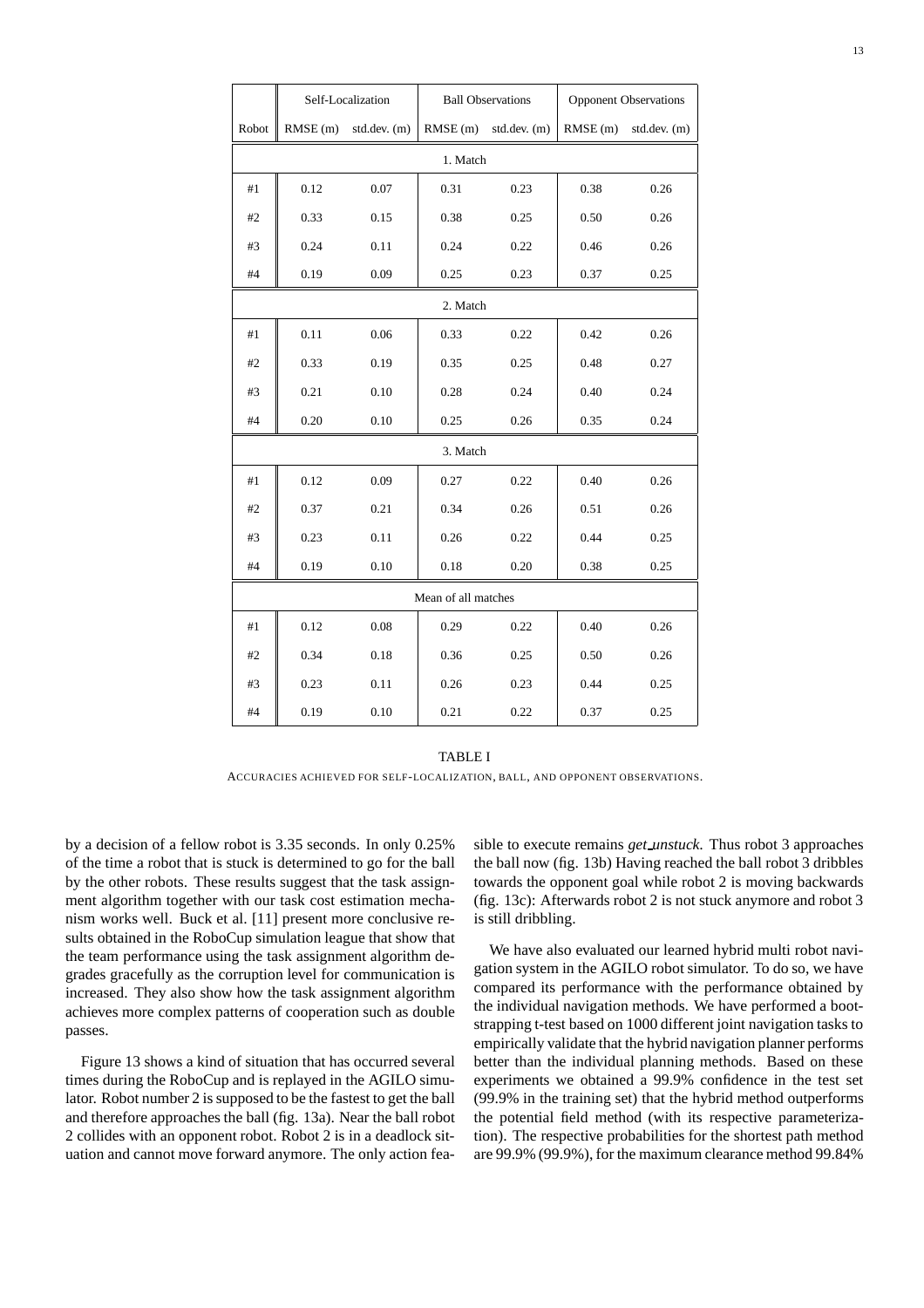|                     | <b>Ball</b> track |                  |             | Opponent tracks |         |         |             |           |
|---------------------|-------------------|------------------|-------------|-----------------|---------|---------|-------------|-----------|
|                     | Corr.             | Incorr.          | <b>RMSE</b> | std. dev.       | Corr.   | Incorr. | <b>RMSE</b> | std. dev. |
| Robot               | $(\% )$           | $(\% )$          | (m)         | (m)             | $(\% )$ | $(\% )$ | (m)         | (m)       |
|                     |                   |                  |             | 1. Match        |         |         |             |           |
| #1                  | 21                | $\,8\,$          | 0.32        | 0.23            | 25      | 13      | 0.43        | 0.26      |
| #2                  | 17                | 11               | 0.37        | 0.26            | 21      | 20      | 0.50        | 0.24      |
| #3                  | 18                | 14               | 0.23        | 0.23            | 27      | 19      | 0.45        | 0.25      |
| #4                  | 31                | 9                | 0.27        | 0.24            | 34      | 13      | 0.38        | 0.24      |
| Coop.               | 46                | 10               | 0.23        | 0.21            | 57      | 10      | 0.35        | 0.19      |
|                     |                   |                  |             | 2. Match        |         |         |             |           |
| #1                  | 12                | $\boldsymbol{7}$ | 0.33        | 0.21            | 20      | 8       | 0.46        | 0.25      |
| #2                  | 16                | 15               | 0.31        | 0.25            | 19      | 12      | 0.46        | 0.27      |
| #3                  | 20                | 8                | 0.32        | 0.26            | 28      | 16      | 0.40        | 0.24      |
| $#4$                | 28                | 13               | 0.29        | 0.27            | 31      | 11      | 0.36        | 0.23      |
| Coop.               | 49                | 13               | 0.23        | 0.22            | 50      | 9       | 0.34        | 0.21      |
| 3. Match            |                   |                  |             |                 |         |         |             |           |
| #1                  | 24                | 9                | 0.28        | 0.22            | 20      | 11      | 0.46        | 0.25      |
| #2                  | 10                | 9                | 0.37        | 0.26            | 16      | 11      | 0.50        | 0.25      |
| #3                  | 18                | 12               | 0.27        | 0.22            | 21      | 13      | 0.44        | 0.25      |
| #4                  | 34                | 17               | 0.22        | 0.22            | 24      | 9       | 0.39        | 0.25      |
| Coop.               | 57                | 16               | 0.19        | 0.18            | 46      | 8       | 0.38        | 0.21      |
| Mean of all matches |                   |                  |             |                 |         |         |             |           |
| Coop.               | 51                | 13               | 0.21        | 0.20            | 51      | 9       | 0.35        | 0.20      |

#### TABLE II

ACCURACIES AND COVERAGE ACHIEVED BY THE OPPONENT TRACKER FOR BALL AND OPPONENT TRACKING.

(99.71%), and for the viapoint method 96.25% (94.62%). This validates our hypothesis that the hybrid planner dominates the other planning methods with statistical significance ( $\geq 95\%$ ).

Besides the performance the frequency with which the AG-ILO system selects actions is also impressive. There are on average 10 action selection cycles per second despite the sophistication of task cost prediction and multi robot navigation. This speed can be reached because the results of complex computations are estimated through neural networks and decision trees that have been trained using experience-based learning mechanisms.

So far our plan-based control mechanisms have only been

applied in the AGILO RoboCup simulator and not yet in extensive experiments. Our next steps in the advancement of our action selection mechanisms are the autonomouslearning of more complex tasks, such as dribbling towards the opponent goal and shooting in the right moment in the right corner. Another important issue is action selection under uncertainty. The skills that we have learned so far were all acquired with the simulator using a perfect world model. We believe that we can learn much better skills if our simulator can also learn probabilistic models of the AGILO state estimation processes. To learn such a probabilistic perception model we need however a ceiling camera that records the ground truth that the estimated states can be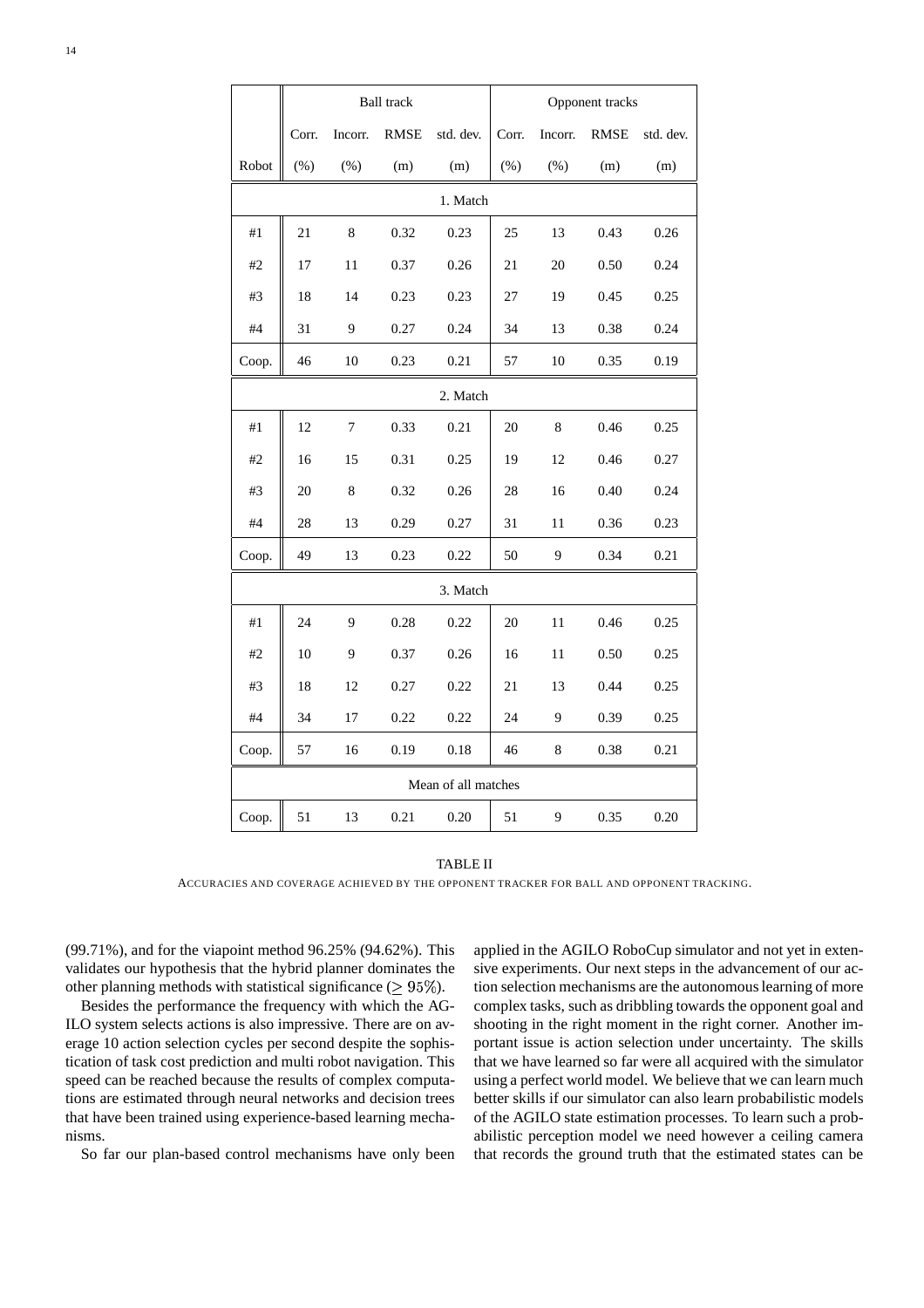

Fig. 13. An example for intelligent cooperation in a real robot soccer environment. Robot 2 approaches the ball (subfigure a) and thereby collides with a robot of the opponent team (b). As the opponent robot constantly pushes robot 2 is stuck and temporary not regarded by the other robots. Thus robot 3 moves towards the ball while robot 2 tries to get unstuck (c). Finally robot 3 dribbles towards the opponent goal while robot 2 is staying back in its own half (d).

| Algorithm              | Mean time (1000 problems) |                                    |  |
|------------------------|---------------------------|------------------------------------|--|
|                        | $\mu$ /sec                | significance $P(\mu_{tree} < \mu)$ |  |
| Simple Potential Field | 15.92                     | 99.99 %                            |  |
| <b>Shortest Path</b>   | 13.14                     | 99.99 %                            |  |
| Maximum Clearance      | 12.31                     | 99.84 %                            |  |
| Viapoint               | 11.95                     | 96.25 %                            |  |
| Decision Tree          | 11.44                     |                                    |  |

## TABLE III

RESULTS OF FOUR EVALUATED ALGORITHMS AND THE TRAINED DECISION TREE. THE SIGNIFICANCE LEVEL IS BASED ON A T-TEST.

compared to. Finally, we believe that in order to acquire more skills more autonomously it is crucial to better integrate learning mechanisms into robot control languages. To this end we extend our plan-based control language RPL such that it is capable of declaratively specifying learning problems within the control routines.

## VII. RELATED WORK

The research described in this paper can be discussed with respect to several dimensions. Within the robot soccer application we will compare it with the control techniques employed by other mid-size teams and those employed by teams playing in the simulator and the small size league. In addition, we will compare the system with other autonomous controlsystems that share the control principles that they apply.

In the mid-size league most competing teams apply behaviorbased control techniques and avoid the problem of estimating the complete game state with the CS Freiburg team being a notable exception [35]. However, because the Freiburg team is using Laser range finders as their primary sensors, which are very accurate in depth estimation, they can get away with a simpler state estimation mechanism in which can assume almost perfect sensors with known positions. Most other midsize teams coordinate the play of their teammates by negotiating or assigning roles to the different players [27]. In contrast, in the AGILO team the coordination is implicit and based on a sophisticated cost estimate for task assignment. The AGILO team is also distinguished in the mid-size league with respect to its extensive use of learning and plan-based control mechanisms. Technologically, the AGILO software shares control mechanisms with teams in the simulator league. In particular, it applies similar learning techniques as the Karlsruhe Brainstormers [42]. The use of such techniques in autonomous robot soccer is much more difficult due to the difficulties in obtaining sufficient training data, high variances in physical effects, extremely noisy sensors, and the incompleteness of available information.

With respect to the software architecture and employed software techniques the AGILO control software shares commonalities with autonomous robotic agents such as the extended RHINO control system [6]. The RHINO system, too, makes extensive use of probabilistic state estimation, has a default mechanism for action selection, and a plan-based control mechanism. The AGILO software extends this work in that it applies these techniques to a multi robot control problem in a very dynamic and adversary environment.

In the research area of autonomous robot soccer several algorithms for probabilistic self-localization have been proposed. Gutmann et al. [21] have proposed a self localization method based on a Kalman filter approach by matching observed laser scan lines into the environment model. We differ from this approach mainly by using vision data instead of laser data. The advantage of using vision sensors is that it is a more general sensor which can be applied to a broader spectrum of applications and environments. A key challenge for vision algorithms is the amount of data they have to process and interpret. Other approaches to vision-based self localization using conventional and omnidirectional camera systems can be found in [47], [27], [30], [34], [1]. Most of them are data driven, e.g. apply a Hough transformation or other computational expensive feature extraction technique to the complete image, whereas our approach is model driven and requires only the evaluation of a few pixels in the vicinity of a projected model feature point. Blake and Isard [10] also perform model driven localization. However they restrict themselves to perspective and linear models that have limited modeling capabilities. Through the addition of an iterative optimization step our algorithm extends the standard Kalman filter approach to self localization [18] to handle arbitrary non-linear models.

Enderle et al. [17], [1] have developed a vision-based selflocalization module for the RoboCup scenario using a samplebased Markov localization method, that is also known as Monte Carlo localization (MCL) [15]. In Fox et al. [19] an extension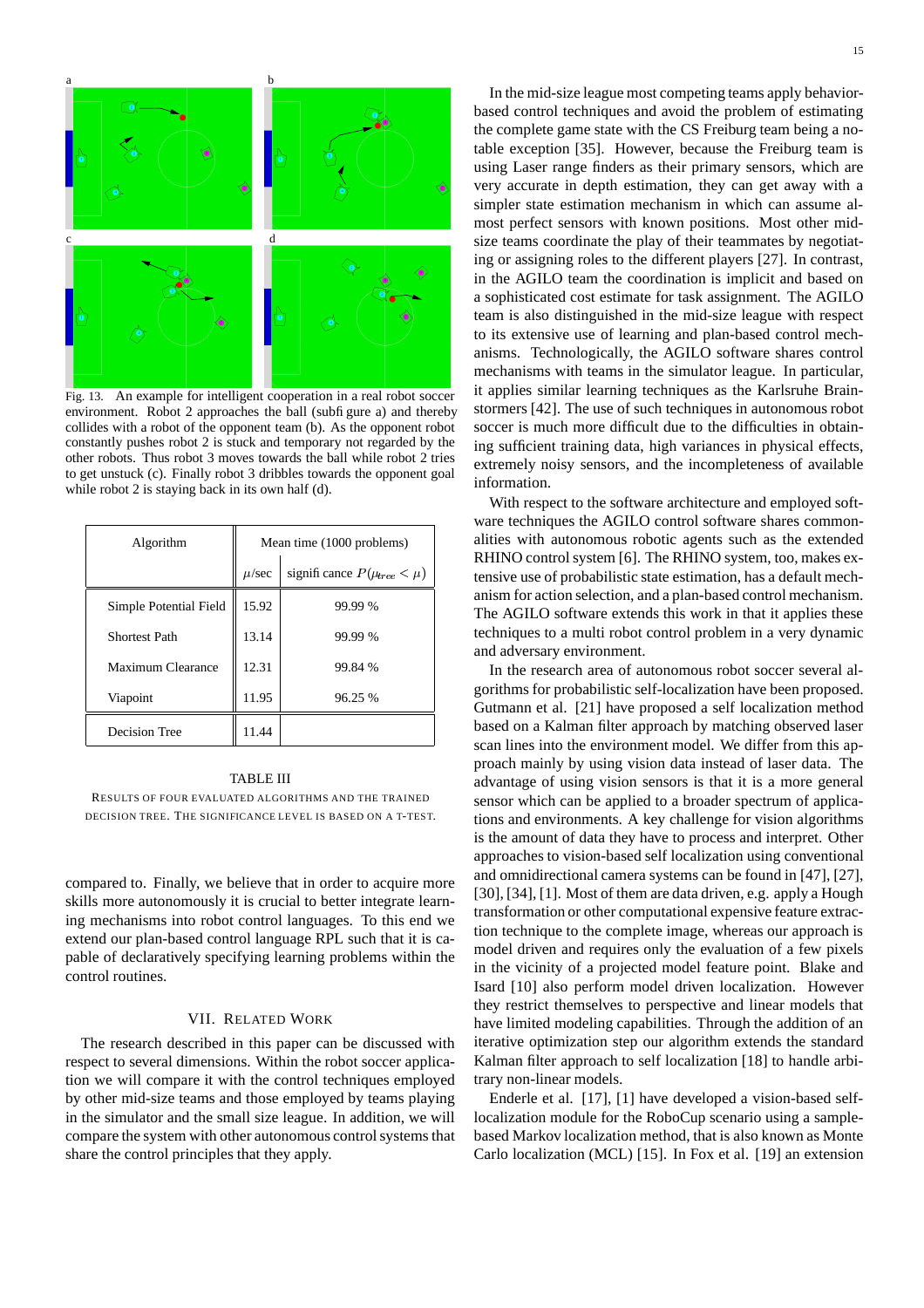of this approach to multi-robot systems is proposed. The advantage of MCL is that no assumption about the shape of the probability distribution is made. However, in order to achieve high accuracy, usually a large number of samples is required. Our self localization method has the advantage that it is faster as it utilizes Newton iteration with quadratic convergence speed.

Roumeliotis and Bekey [43] present an approach in which sensor data from a heterogeneous collection of robots are combined through a single Kalman filter to estimate the pose of each robot in the team. Further works [31], [40] have described approaches in which robots actively coordinate their movements in order to reduce cumulative odometric errors. While all theses methods rely on the capability of a team's robots to detect and identify each other correctly, our approach is able to exploit geometric knowledge about other objects, which do not belong to the team.

To the best of our knowledge no probabilistic state estimation method has been proposed for tracking the opponent robots in robot soccer or similar application domains. Dietl and Gutmann [16], [21] estimate the positions of the opponents and store them in the team world model but they do not probabilistically integrate the different pieces of information. Probabilistic tracking of multiple moving objects has been proposed by Schulz and Burgard [46]. They apply sample-based joint probabilistic data association filter (SJPDAF) estimation to the tracking of moving people with a moving robot using laser range data. In contrast to the SJPDAF the multiple hypothesis tracking approach requires less computational power if the pruning parameters are carefully selected. Hue et al. [26] are also track multiple objects with particle filters. In their work data association is performed on the basis of the Gibbs sampler. Our approach to multiple hypothesistracking is most closely related to the one proposed by Cox and Hingorani [12]. Cox and Leonard [13] use multiple hypothesis tracking to model a static environment consisting of corners and walls. We extend their work on multiple hypothesis tracking in that we apply the method to a much more challenging application domain where we have multiple moving observers with uncertain positions. In addition, we perform object tracking at an object rather than on a feature level. Further applications where multiple hypothesis tracking is used include active global localization of a robot within a topological map [28] and navigation of an autonomous system in unknown environments [33].

#### VIII. CONCLUSION

This article has described and discussed the control software of the AGILO autonomous robot soccer team. Similar to advanced autonomous robotic agents acting in human working environments the AGILO team employs sophisticated state estimation and control techniques, including experience-based learning and plan-based control mechanisms.

We have shown that the application of probabilistic state estimation techniques together with information exchange between the robots results in game state estimators that are capable of estimating complete states including robots with surprising accuracy and robustness even with restrictive and noisy camera systems. We have also seen that the ample use of experience-based learning has resulted in powerful control mechanisms, including competent coordination, with little runtime computational cost. The results of the 2001 robot soccer world championship have shown that these techniques allow for competitive soccer play despite an inferior hardware equipment.

There are several research directions that we are currently pursuing and that extend the research reported in this article. First, we have extended an existing control language with constructs for specifying control tasks, process models, learning problems, exploration strategies, etc. Using these constructs, the learning problems can be represented explicitly and transparently and become executable. With the extended language we have started to rationally reconstruct parts of the action selection mechanism that we have described in this article [9].

Another branch of our active research is to add plan-based control mechanisms for improved performance [4], [6], [5]. The key idea of plan-based control is the explicit and transparent representation of control routines such that the action selection mechanism cannot only execute the routines but also reason about and manipulate them. We plan to use these mechanisms to learn and execute more sophisticated plays [8].

In the area of probabilistic game state estimation we have developed a state estimation system using a camera mounted at the ceiling that provides us with ground truth data about the game evolution. We currently, use the data from the ceiling camera to evaluate and analyze our state estimation routines. In particular the data will enable us to learn more informative probabilistic models that will hopefully improve the reliability and accuracy of state estimation.

Finally, we are investigating more general and robust mechanisms for image segmentation and object tracking [22]. These mechanisms should enable the robots to perform the state estimation tasks without making the restrictive assumptions about distinct colors of the objects of interest and replace the current segmentation algorithms based on color labeling [24], [25].

*Acknowledgements.:* The research reported in this paper is partly funded by the Deutsche Forschungsgemeinschaft in the context of the national research initiative "Cooperative teams of mobile robots in dynamic environments" (contract number: RA359/7-1).

#### **REFERENCES**

- [1] G. Adorni, S. Cagnoni, S. Enderle, G.K. Kraetzschmar, M. Mordonini, M. Plagge, M. Ritter, S. Sablatnög, and A. Zell. Vision-based localization for mobile robots. *Robotics and Autonomous Systems*, 0(36):103–119, 2001.
- [2] K. J. Aström. Optimal control of markov decision processes with incomplete state estimation. *Journal of Mathematical Analysis and Applications*, 10:174–205, February 1965.
- [3] Y. Bar-Shalom and T. Fortmann. Tracking and data association. Academic Press., 1988.
- [4] M. Beetz. Structured Reactive Controllers. *Journal of Autonomous Agents and Multi-Agent Systems*, 4:25–55, March/June 2001.
- [5] M. Beetz. Plan representation for robotic agents. AAAI Press, 2002.
- [6] M. Beetz, T. Arbuckle, M. Bennewitz, W. Burgard, A. Cremers, D. Fox, H. Grosskreutz, D. Hähnel, and D. Schulz. Integrated plan-based control of autonomous service robots in human environments. *IEEE Intelligent Systems*, 16(5):56–65, 2001.
- [7] M. Beetz, S. Buck, R. Hanek, T. Schmitt, and B. Radig. The AGILO autonomous robot soccer team: Computational principles, experiences, and perspectives. In *Procs. of the First International Conference on Autonomous Agents and Multi-agent Systems*, pages 805–812, Bologna, Italy, 2002.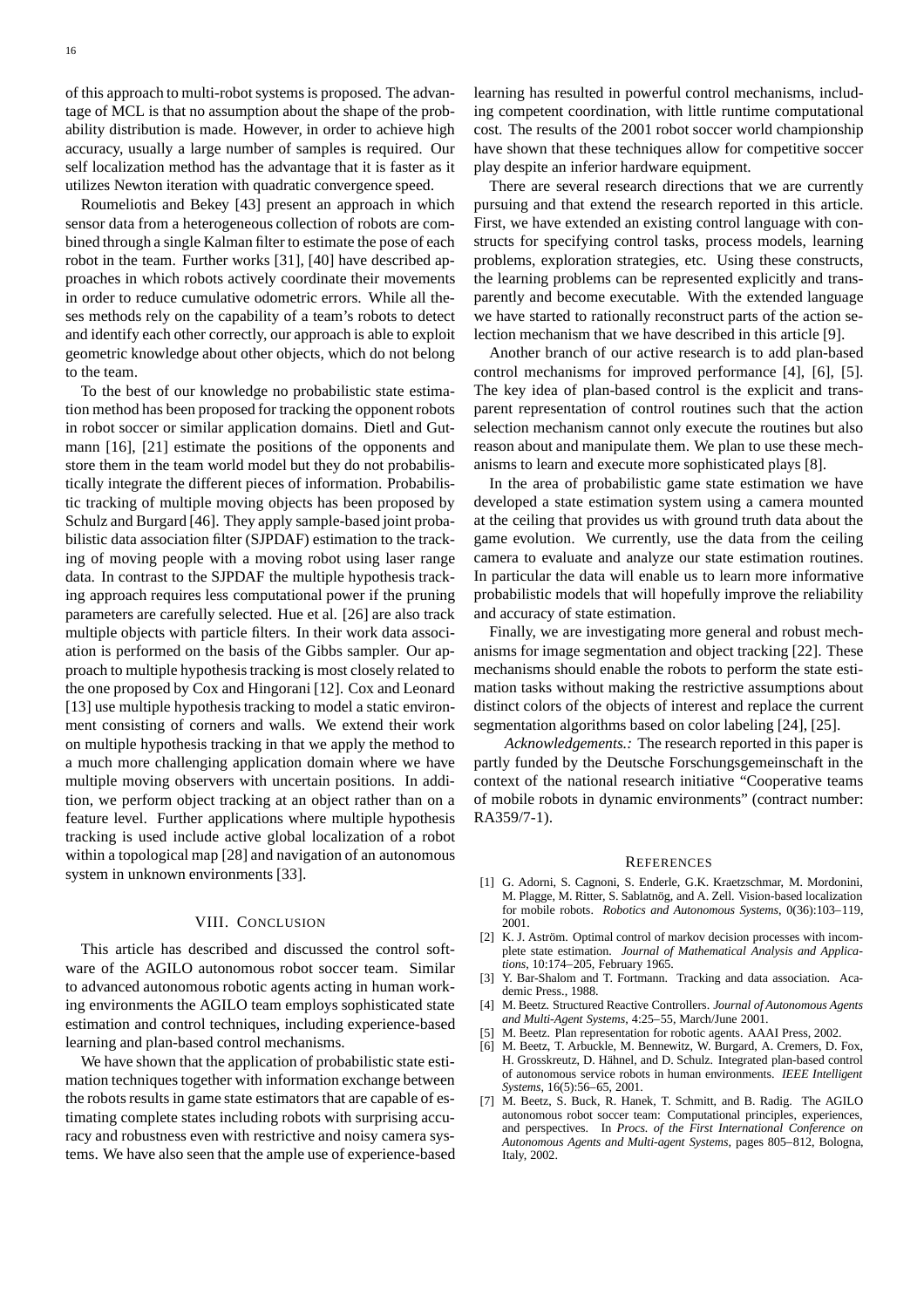- [8] M. Beetz and A. Hofhauser. Plan-based control for autonomous robot soccer. In *Advances in Plan-based Control of Autonomous Robots. Selected Contributions of the Dagstuhl Seminar Plan-based Control of Robotic Agents, Lecture Notes in Artificial Intelligence (LNAI)*. Springer-Verlag, 2002.
- [9] M. Beetz, M. Stulp, A. Kirsch, A. Müller, and S. Buck. Autonomous robot controllers capable of acquiring repertoires of complex skills. In *RoboCup International Symposium*, Padova, jul 2003.
- [10] A. Blake and M. Isard. *Active Contours*. Springer-Verlag, Berlin Heidelberg New York, 1998.
- [11] S. Buck, U. Weber, M. Beetz, and T. Schmitt. Multi robot path planning for dynamic evironments: A case study. In *Proc. of the IEEE/RSJ International Conference on Intelligent Robots and Systems (IROS)*, 2001.
- [12] I.J. Cox and S.L. Hingorani. An Efficient Implementation of Reid's Multiple Hypothesis Tracking Algorithm and Its Evaluation for the Purpose of Visual Tracking. *IEEE Trans. on Pattern Analysis and Machine Intelligence*, 18(2):138–150, February 1996.
- [13] I.J. Cox and J. Leonard. Modeling a dynamic environment using a bayesian multiple hypothesis approach. Artificial Intelligence, 66:311– 344, 1994.
- [14] T. Dean and M. Wellmann. *Planning and Control*. Morgan Kaufmann Publishers, San Mateo, CA, 1991.
- [15] F. Dellaert, D. Fox, W. Burgard, and S. Thrun. Monte carlo localization for mobile robots. In *IEEE International Conference on Robotics and Automation (ICRA)*, pages 1322–1328, Detroit, Michigan, USA, 1999.
- [16] M. Dietl, J.-S. Gutmann, and B. Nebel. Cooperative sensing in dynamic environments. In *IEEE/RSJ International Conference on Intelligent Robots and Systems (IROS)*, pages 1706–1713, Maui, Hawaii, 2001.
- [17] S. Enderle, M. Ritter, D. Fox, S. Sablatnög, G. Kraetzschmar, and G. Palm. Soccer-robot localization using sporadic visual features. In *IAS-6 International Conference on Intelligent Autonomous Systems*, 2000.
- [18] O.D. Faugeras. Three-dimensional computer vision: A geometric viewpoint. *MIT Press*, page 302, 1993.
- [19] D. Fox, W. Burgard, H. Kruppa, and S. Thrun. A probabilistic approach to collaborative multi-robot localization. *Autonomous Robots*, 8(3):325– 344, 2000.
- [20] D. Fox, W. Burgard, and S. Thrun. Markov localization for mobile robots in dynamic environments. *Journal of Artificial Intelligence Research*, 11:391–427, 1999.
- [21] J.-S. Gutmann, T. Weigel, and B. Nebel. A fast, accurate, and robust method for self-localization in polygonal environments using laser-rangefinders. *Advanced Robotics Journal*, 14(8):651–668, April 2001.
- [22] R. Hanek and M. Beetz. The contraction curve density algorithm: Fitting parametric curve models to images using local self-adapting separation criteria. *International Journal of Computer Vision*, 2004. (to be published).
- [23] R. Hanek and T. Schmitt. Vision-based localization and data fusion in a system of cooperating mobile robots. In *IEEE/RSJ International Conference on Intelligent Robots and Systems (IROS)*, pages 1199–1204, Takamatsu, Japan, 2000.
- [24] R. Hanek, T. Schmitt, S. Buck, and M. Beetz. Fast image-based object localization in natural scenes. In *IEEE/RSJ International Conference on Intelligent Robots and Systems (IROS)*, Lausanne, Switzerland, 2002.
- [25] R. Hanek, T. Schmitt, S. Buck, and M. Beetz. Towards robocup without color labeling. In *6th International RoboCup Symposium (Robot World Cup Soccer Games and Conferences)*, volume 6 of *Lecture Notes in Computer Science*. Springer-Verlag, 2002.
- [26] C. Hue, J.-P. Le Cadre, and P. Perez. Tracking multiple objects with particle filtering. Technical Report 1361, IRISA, 2000.
- [27] L. Jocchi and D. Nardi. Self-Localization in the RoboCup Environment. In *Third International RoboCup Symposium (Robot World Cup Soccer Games and Conferences)*, Lecture Notes in Computer Science. Springer-Verlag, 1999.
- [28] P. Jensfelt and S. Kristensen. Active global localisation for a mobile robot using multiple hypothesis tracking. In *Workshop on Reasoning with Uncertainty in Robot Navigation (IJCAI'99)*, pages 13–22, Stockholm, 1999.
- [29] Patric Jensfelt and Steen Kristensen. Active global localisation for a mobile robot using multiple hypothesis tracking. *IEEE Transactions on Robotics and Automation*, 17(5):748–760, October 2001.
- [30] P. Jonker, J. Caarls, and W. Bokhove. Fast and Accurate Robot Vision for Vision based Motion. In P. Stone, T. Balch, and G. Kraetzschmar, editors, *4th International RoboCup Symposium (Robot World Cup Soccer Games and Conferences)*, Lecture Notes in Computer Science, pages 72– 82. Springer-Verlag, 2000.
- [31] R. Kurazume and S. Hirose. Study on cooperative positioning system: optimum moving strategies for CPS-III. In *IEEE International Conference on Robotics and Automation (ICRA)*, pages 2896–2903, 1998.
- [32] J.-C. Latombe. *Robot Motion Planning*. Kluwer Academic Publishers, Boston, MA, 1991.
- [33] D. Maksarov and H. Durrant-Whyte. Mobile vehicle navigation in unknown environments: a multiple hypothesis approach. *IEE Proceedings: Control Theory & Applications*, 142(4):385–400, 1995.
- [34] C. Marques and P. Lima. Vision-Based Self-Localization for Soccer Robots. In *IEEE/RSJ International Conference on Intelligent Robots and Systems (IROS)*, pages 1193–1198, Takamatsu, Japan, 2000.
- [35] B. Nebel and T. Weigel. The CS Freiburg 2000 team. In *4th International RoboCup Symposium (Robot World Cup Soccer Games and Conferences)*, Lecture Notes in Computer Science. Springer-Verlag, 2000.
- [36] D. Neumann. Bayes pose estimation by modeling colour distributions. Masterthesis, Munich University of Technology, Department of Computer Science, November 2003.
- [37] K. Passino and P. Antsaklis. A system and control-theoretic perspective on artificial intelligence planning systems. *Applied Artificial Intelligence*, 3:1–32, 1989.
- [38] R. Quinlan. Induction of decision trees. In *Machine Learning 1 (1)*, 1986.
- [39] D. Reid. An algorithm for tracking multiple targets. IEEE Transactions on Automatic Control, 24(6):843–854, 1979.
- [40] I.M. Rekleitis, G. Dudek, and E.E. Milios. Multi-robot collaboration for robust exploration. In *IEEE International Conference on Robotics and Automation (ICRA)*, pages 3164–3169, 2000.
- [41] M. Riedmiller and H. Braun. A direct adaptive method for faster backpropagation learining: The rprop algorithm. In *ICCN*, San Francisco, 1993.
- [42] M. Riedmiller, A. Merke, D. Meier, A. Hoffmann, A. Sinner, O. Thate, Ch. Kill, and R.Ehrmann. Karlsruhe Brainstormers 2000 - A Reinforcement Learning approach to robotic soccer. In *4th International RoboCup Symposium (Robot World Cup Soccer Games and Conferences)*, Lecture Notes in Computer Science. Springer-Verlag, 2000.
- [43] S.I. Roumeliotis and G.A Bekey. Collective localization: A distributed Kalman filter approach to localization of groups of mobile robots. In *IEEE International Conference on Robotics and Automation (ICRA)*, pages 2958–2965, 2000.
- [44] T. Schmitt, M. Beetz, R. Hanek, and S. Buck. Watch their moves: Applying probabilistic multiple object tracking to autonomous robot soccer. In *AAAI National Conference on Artificial Intelligence*, pages 599–604, Edmonton, Canada, 2002.
- [45] T. Schmitt, R. Hanek, M. Beetz, S. Buck, and B. Radig. Cooperative probabilistic state estimation for vision-based autonomous mobile robots. *IEEE Trans. on Robotics and Automation*, 18(5):670–684, October 2002.
- [46] D. Schulz, W. Burgard, D. Fox, and A.B. Cremers. Multiple object tracking with a mobile robot. In *Computer Vision and Pattern Recognition (CVPR)*, volume 1, pages 371–377, Kauai, Hawaii, 2001.
- [47] R. Talluri and J.K. Aggarwal. Mobile robot self-location using modelimage feature correspondence. *IEEE Transactions on Robotics and Automation*, 12(1):63–77, February 1996.
- [48] S. Thrun. Probabilistic algorithms in robotics. *AI Magazine*, 21(4):93– 109, 2000.



**Michael Beetz** is an Substitute Professor in Munich University of Technology's Department of Computer Science and head of the research group *Intelligent Autonomous Systems*. He is also the principal investigator for several nationally funded research projects, including plan-based control in distributed supply chain management, learning robot action plans, and autonomous robotic soccer. His research interests include AI, plan-based control of autonomous agents, and intelligent autonomous robotics. He received his Ph.D. in computer science from Yale University

(1996) and his venia legendi from the University of Bonn in 2001.



**Thorsten Schmitt** is a Research Assistant in the Image Understanding Group of the Munich University of Technology and the team leader of the middle size RoboCup Team the *AGILO RoboCuppers* since 1998. He received a B.Sc. in Computer Science in 1995 from the University of Newcastle upon Tyne, United Kingdom, and a M.Sc. in Computer Science (Summa Cum Laude) in 1998 from the Munich University of Technology, Germany. Since 2002 he is serving as a member of the Technical Committee of the middle size robot league. His research interests include

computer vision-based pose estimation, object tracking and cooperation in autonomous robot systems.